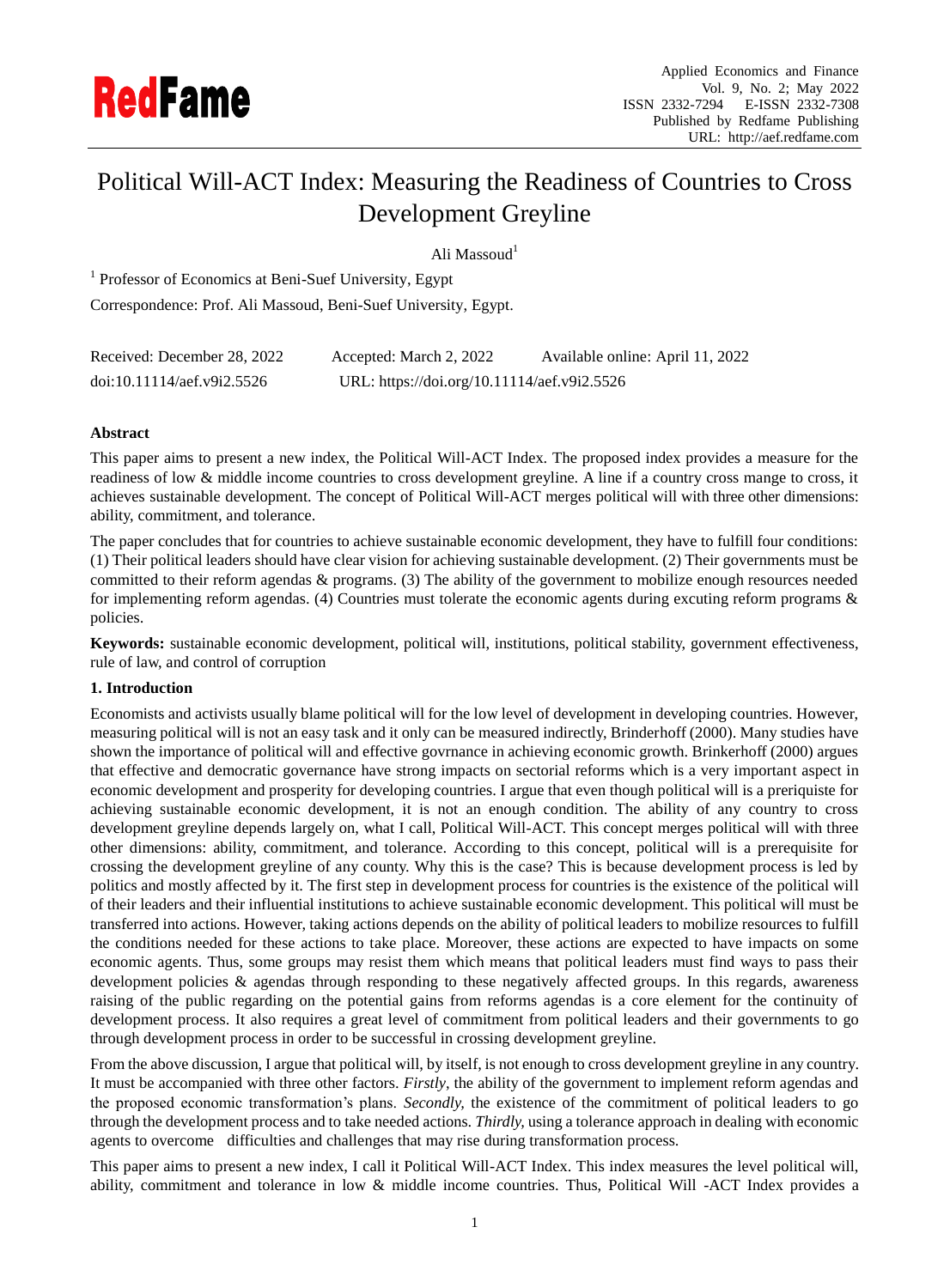measurment for the readiness of low & middle income countries to cross development gryline.

# **2. Literature Review**

One of the most important frameworks designed to understand political will is the framework developed by *Brinkerhoff (2000).* According to this framework, political will incoperates individual actors, organizations, socio-economic & governance systems, and policies. Based on this study, we conclude that there are five main charactristics of political will in achieving economic development: (1) Reformermers themselves have to believe in the importance of achieving economic sustainable development by implementing ampitious reform agendas. (2) Reformers should be able to use deep analysis in designing and implementing economic reform programs. (3) Reformers must have stronge will and ability to mobalize resources needed to achieve sustainable economic development. (4) Reformers should be crediable in implementing reform policies. (5) Reformers must take the necessary steps to grantee the continuity of reform agendas, programs and policies.

*Lassa J.A, et al.* **(2019)** constructed the index of political will and/or commitments on disaster risk reduction (DRRPW Index) for 190 countries. The study uses five variables to construct this index which are: commitment to understand risk, governability of disaster risk, commitment to invest in DRR, administrative commitment to disaster preparedness, and early warning system. The constructed index has values between 0 and 1. The higher the value of DRRPW Index is, the higher is the political will of governments to reduce disaster risk. DRRPW Index emphasizes the importance of: (1) understanding the pay offs of disaster risk reduction. (2) government commitment for this issue. (3) mobalization of the resources needed to deal with disaster risk.

*Hammergren (1998)* emphasizes the importance of political will as a core element in Demand-Side Model of Reform. The study applies this model on the judicial reform programs in Latin America financed via USAID. The study concludes that political will is the driving force for Demand-Side Model of Reform. It also emphasizes that the necessary political will needed for reform may exist only in the attitude of few political leaders and being adobted by few influncial political institutions. The study introduces a guide to design and excute reform programs. The proposed guide emphasizes the following aspects of reforms. (1) The existence of clear vision & objectives for reform programs and the ability to mobalize enough resources to excute these programs. (2) The assessment of risks and pay offs of reform programs. (3) Reform programs are usually implemented through political process. Thus, governments need to tolerate the groups who get effected negatively by these reform programs. (4) Community participation is a key element for the success of reform programs. (5) Continuous montoring and evaluation for reform programs is a very important aspect in order to deal with any compolications and negative impacts of these programs. (6) Never let public dissatisfaction leading reform programs. However, information dissemination regarding the claimed successful outcomes of the reform programs is very important for mobilizing public support for these programs.

*Radu* (2015) analyzes the link between economic and political factors and its impact on economic growth in the CEE countries. The study concludes that both political stability and political certainty have a positive impact on economic growth in the CEE countries. *Feng (2003)* examines the impact of political institutions on economic performance. The study concludes that political institutions as represented by democracy and governance are very important factors in economic performance. *Gourevitch (2008)* presents the views that emphasize the impact of politics and political institutions on economic growth. The paper concludes that the political economy of development is a very important aspect in the development process.

# **3. Data**

To collect data needed for the calculation of Political Will- ACT Index, the author depends mainly on: UNDP database, World Bank database, Sustainable Development Goals Report 2021 and Doing Business Report 2020.

Finally, Even though the number of countries classified by OECD as low & middle income countries is 135, the author clacluated Political Will-ACT Index for only 100 countries because of data limitation.

# **4. The Methodology of Constructing Political Will-ACT Index**

To construct Political Will-ACT Index, the author followed five steps.

#### *Step (1): Identifying the dimensions of the Political Will-ACT Index.*

Political Will-ACT Index consists of four dimensions. *The first dimension* is Political Will, which measures to what extent the political leadership and government of a country have a clear vision for achieving sustainable development and crossing development greyline. *The second dimension* measures the ability (A) of a state to achieve its sustainable development agenda to be a developed country. This dimension includes institutional ability, financial ability, human capital, and private sector maturity. *The third dimension* measures the commitment (C) of the political leadership and the government of a specific country to implement its sustainable development agenda. *The fourth dimension* measures to what extent the leadership and the government of a country is successful in tolerating (T) the political, social and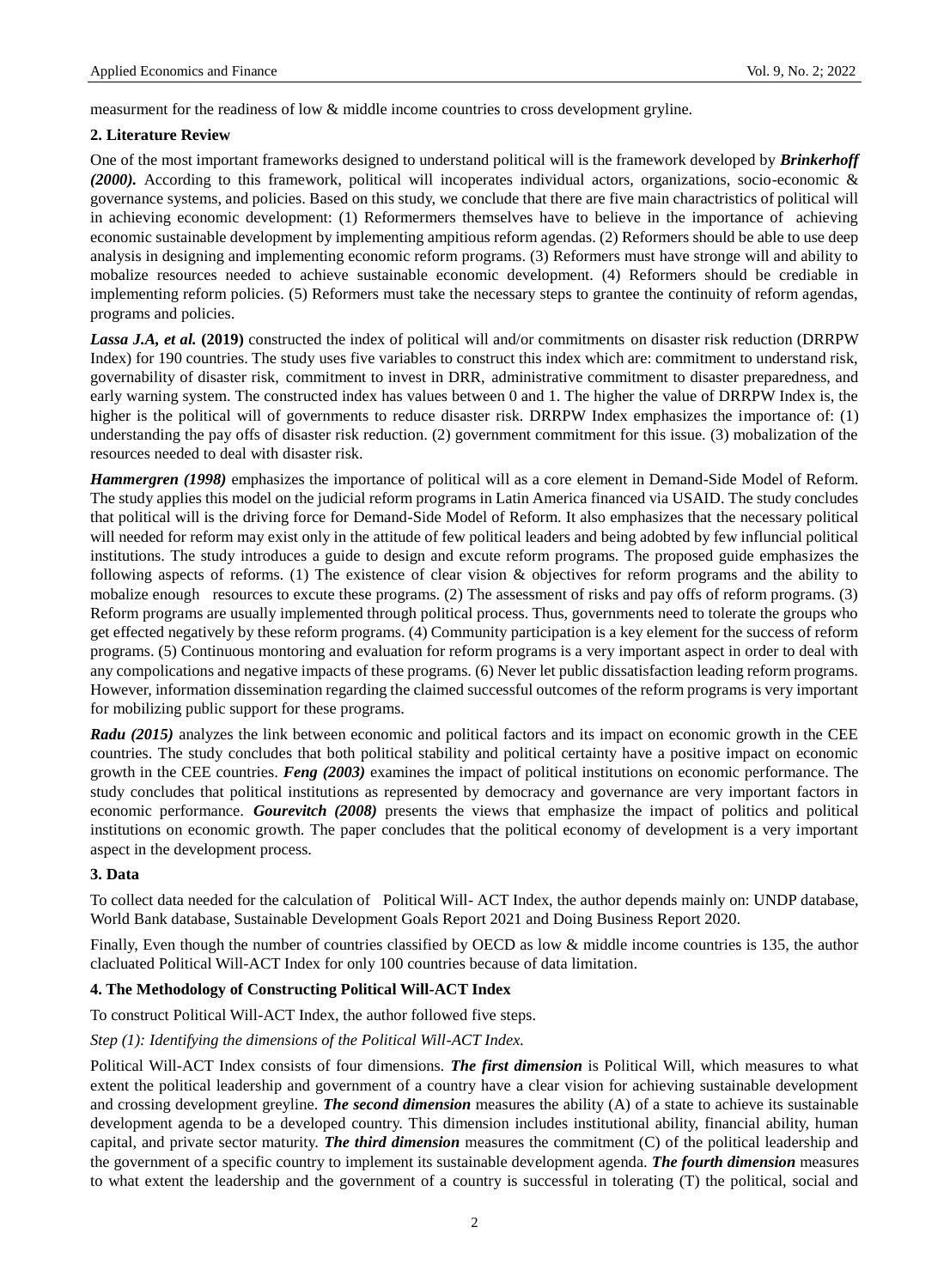economic impacts of its reform agenda. This dimension emphasizes change management smoothness and the claimed successful outcomes of reform programs.

*Step (2): Identifying the appropriate indicators for the four dimensions of the Political Will-ACT Index.*

To measure the four dimensions for the Political Will-ACT Index, the author selected sets of indicators to be proxies for these dimensions. Table (1) in the appendex shows all indicators included in the calculation of the Political Will-ACT Index and the source of data for each of these indicators.

*Step (3): Transferring all indicators into indices between 0 and 1.*

By taking a look into the dimensions of Political Will-ACT Index, we notice that indicators expressed in different units. Thus, it is very important to standardize these indicators by transforming them into indices between 0 and 1. The author used the following equation to make the required transformation of the indicators.

> Indicator index =  $\frac{0}{\sqrt{2}}$  $\overline{\phantom{a}}$ .

*Step (4): Creating the dimensions' indices.*

To create the four dimensions' indices included in the Political Will-ACT Index, the author used the geometric mean for all indicators included in every dimension using the following equation.

Dimension Index =  $(Indication1 * Indication2 * ... * Indication n)^{1/n}$ .

*Step (5): Calculating the Political Will-ACT Index.*

To form the Political Will-ACT Index, the author aggregated the four dimension's indices using the geometric mean for them as stated in the following equation:

Political Will  $-$  ACT Index = (Political Will Index  $*$  A Index  $*$  C Index  $*$  T Index)<sup>1/4</sup>.

Finally, the author calssfiies the performance of countries in Political Will-ACT Index into four categories. *The first category* is the very high performance countries in which their performance in the Political Will Index exceeds the maen by one standard deviation or more. *The second category* is the high performance countries in which their performance is higher than the mean by less than one standard deviation. *The third category* is the low performance countries in which their performance in Political Will Index is less than the mean by less than one standard deviation. *The fourth category* is the Very low performance countries in which their performance is less than the mean by one standard deviation or more.

#### **5. Dimension Indices**

#### *5.1 Political Will Index*

Over the history, experiences have shown that the major factor for development is the political leaders who have strong will to develop their countries. Without strog political will to achieve sustainable development, this dream never comes true. Political will for achieving sustainable development is the driving force for all economic, social and political reform agendas. Thus, the dimension of political will is a very important aspect to be considered in the process of constructing the Political Will-ACT Index. Political will dimension includes two variables. *The first variable* measures to what extent political leadrs have a clear vision for achieving sustainable development. To set a value for this variable, the author depends on Sustainable Development Goals Index (SDG) that evaluates each country's overall performance on the 17 SDGs. The author argues that the countries' performance on SDG Index reflects the vision of their leadership in achieving sustainable development. *The second variable* is adopting an ambitious reform agendas. To evaluate the existence, the quality, and the implementation of an economic reform program in a specific country, the author depends on various IMF reports to assess the following aspects of economic reform programs: Fiscal policy, monetary policy, foreign exchange policy, financial market stability, business environment, tax reform, social protection, job creations, foreign trade, ani-corruption, labor market, education, and judicial reform.

To evaluate the performance of countries in the Political Will Index, the author calculated the following statistics for the sample's countries.

Table 1. Political Will Index's Statistics

| Statistics | $\overline{ }$<br>ımıın<br>- M/L | VI:<br>чнип.         | Mean       | :tor<br>dor.<br>P <sub>1</sub><br>ланоп<br>мапоат |
|------------|----------------------------------|----------------------|------------|---------------------------------------------------|
| Value      | 010                              | $\sim$ $\sim$ $\sim$ | $-$<br>∪.J | $\sim$<br>                                        |

Based on the above statistics, countries are classified in terms of their performance in Political Will Index into four categories: very high performers, high performers, low performers, and very low performers. Figure (1) shows that the number of countries classified to be very high performers in Political Will Index is 20 countries. Belarus, Thailand, Bulgaria, Vietnam, and Serbia are the highest performers, respectively.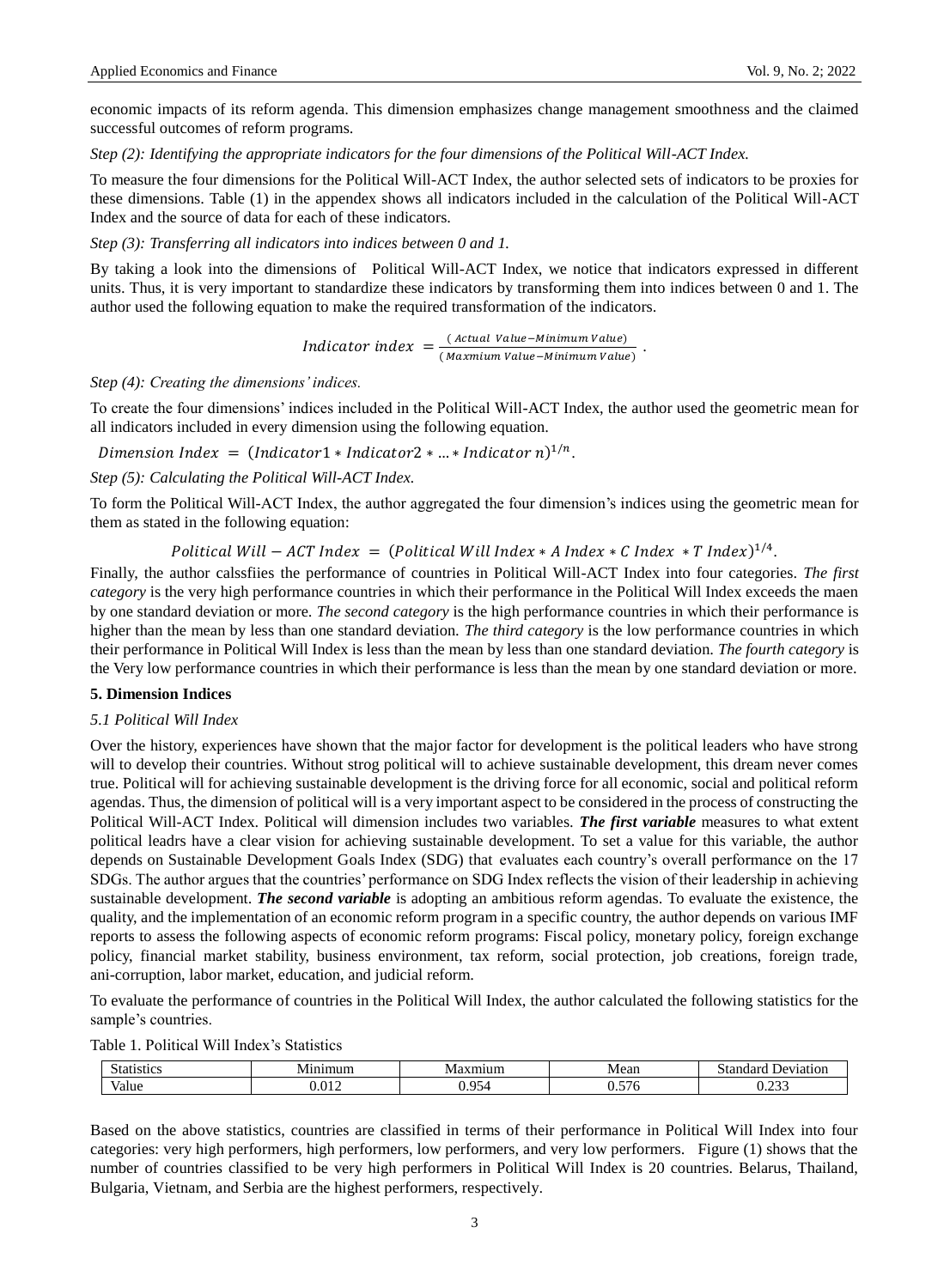

Figure 1. Political Will Index for the Very High Performance Countries

Figure (2) shows that 36 countries classified to be high performers which make the number of countries calssfied as very high & high performers in Political Will Index is 56 countries. The number illustrates the positive impact of international organization such as the UN and IMF in encouraging political leaders in the low & middle income countries to achieve sustainable development.



Figure 2. Political Will Index for High Performance Countries





Figure 3. Political Will Index for low performance countries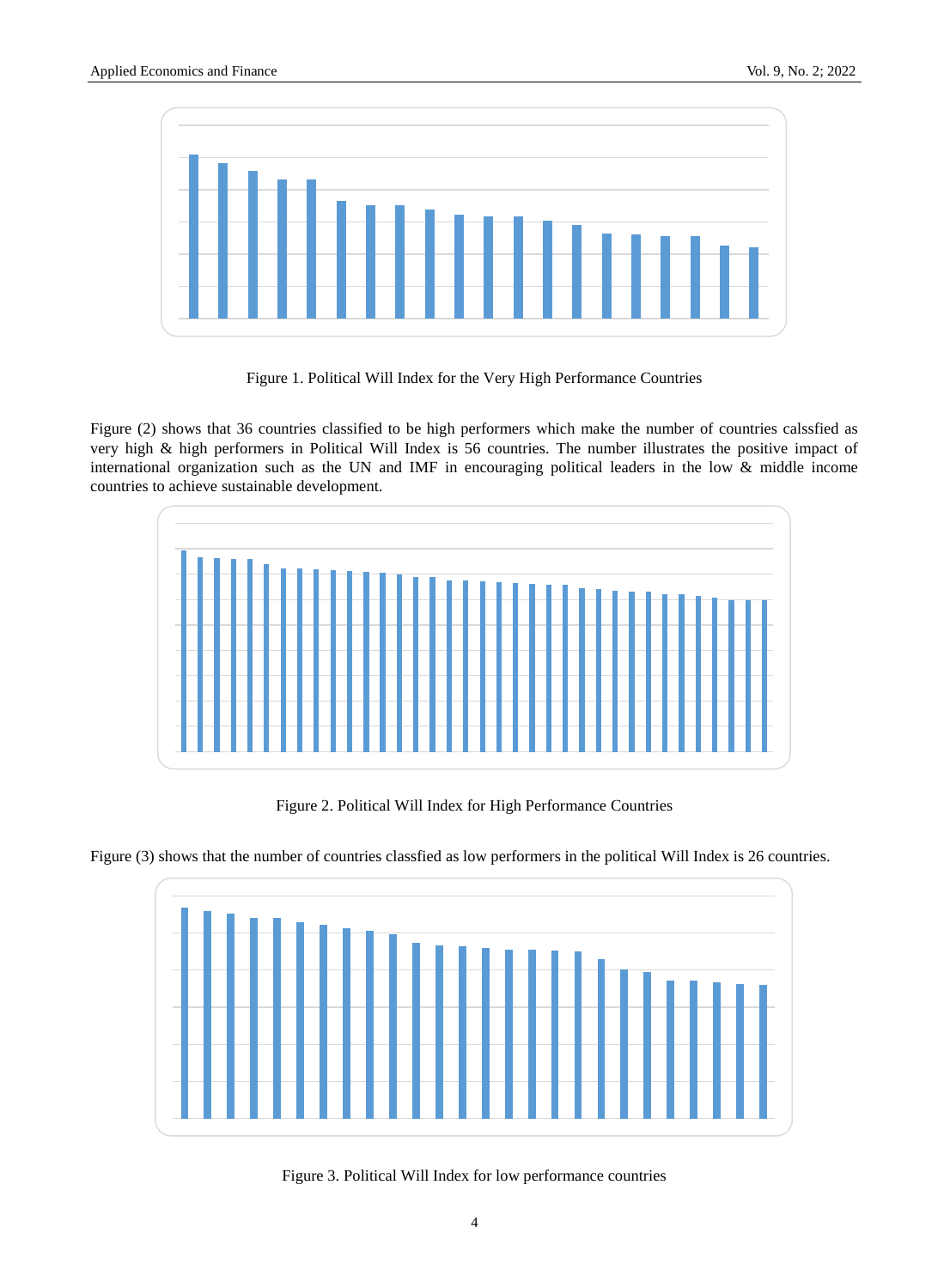Figure (4) shows that the number of countries classfied as very low performers in the political Will Index is 18 countries. Which means that there are 44 countries classified as low & very low performers. The lowest performers are: Central Africa, Yemen, South Sudan, Afghanstan, and Chad, respectively. All these countries suffer from security threats, political instability, and social unrest. Thus, it is clear that when political leaders face security threats, political instability, and social unrest their priority will be dealing with such issues not to develop reform agendas for achieving sustainable development.



Figure 4. Political Will Index for very low performance countries

#### *5.2 Ability Index*

Ability Index consists of four valriables. *The first variable* is institutional ability. Many theoretical and imperical studies have shown the importance of high quality institutions for sustainable development to take place in any country. To assess institutional ability three indicators are used. *(1) Government effectiveness* which captures the quality of policies' formation & implementation as well the quality of services provided by governments. *(2) Corruption control* which captures to what extent power is exercised by government's officials and the state elits to gain private benefits and achieve private goals. *(3) Regulatory quality* which captures to what extent governments are able to put in place sets of regulations that promote private sector and enhance business environment. *The second variable* is financial ability. Development requires financial resources to finance the activities and projects included in sustainable development plans. These resources may come from government and / or private sector. Also, it may come from domestic and / or foreign partners. For data availability reasones, the author uses foreign direct investment net inflows as a percentage of GDP as an indicator to capture the financial ability for countries to achieve sustainable development. Many empirical studies have shown the importance of FDI on economic growth through being a source of closing the financial gaps in development agendas. Moreover, the importance of FDI is not limited to being a source of finance. FDI is proven to be a good chanel through wich countries transfer knowledge and technology. *The third variable* is human capital ability. Both theoretical and empirical studies have shown the importance of stock of human capital in development process. To assess th level of human capital ability, human development index is used as a proxey. *The fourth variable* is the private sector maturity. The author argues that to what extent countries are able to cross development greyline depends largely on the maturity of their private sector. A mature private sector leads to a high level of investment, creativity and innovation. Moreover, private sector is keen to maximize profits which means achieving the optimum use of available resources which can be considered as a core element in development.

To evaluate the performance of countries in the Ability Index, the author calculated the following statistics for the sample's countries.

Table 2. Ability Index's Statistics

| 0.110<br>ŃЯ<br>' ISLIL. | $\mathbf{v}$ | .<br>N/L | Mean    | do se<br>`≢ ຕາ<br>Jeviation<br>.<br>. |
|-------------------------|--------------|----------|---------|---------------------------------------|
| Value                   | $00^{\circ}$ | $\sim$   | . $205$ | .00<br>,,                             |

Based on the above statistics, countries are classified in term of their performance in Ability Index into four categories: very high performers, high performers, low performers, and very low performers. The following figures shows these categories.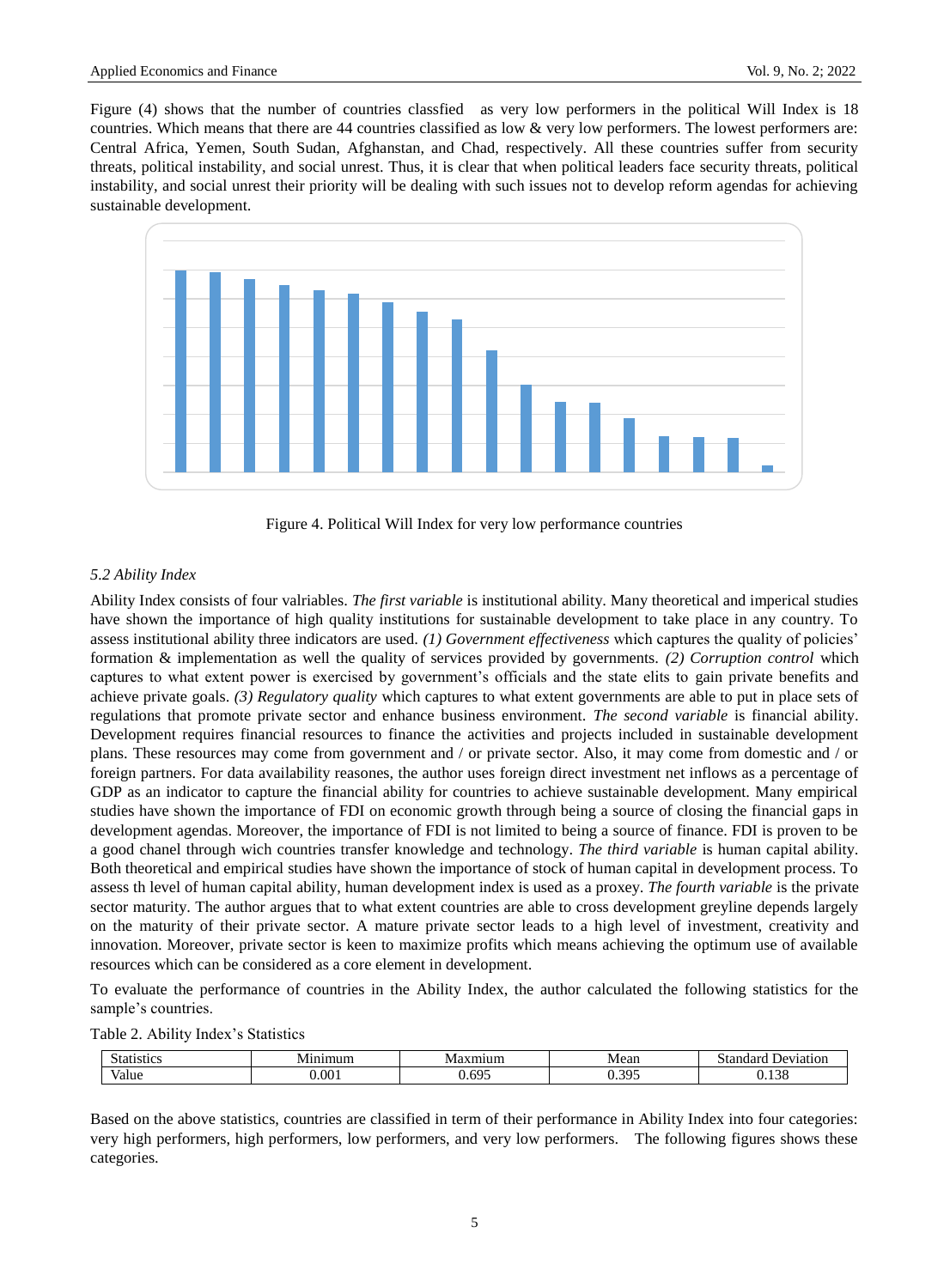Figure (5) shows that the number of countries classified to be very high performers in the Ability Index is 15 countries. The best performers are: Georgia, Malaysia, Fuji, South Africa, and Costa Rica, respectively.



Figure 5. Ability Index for very high performance countries

Figure (6) shows that the number of countries classified as high performers in the Ability Index is 35 countries. This means that 50 countries out of the 100 country in the sample have very high & high performance in the Ability Index. However, we notice that the highest performer only achieve 0.7 points on the Ability Index which means that developing countries face great challenges in terms of: the available sources of finance, weak institutions, low stock of human capital, and immature private sector.



Figure 6. Ability Index for high performance countries

Figure (7) shows that the number of countries calssfied as low performers in the Ability Index is 35 countries.



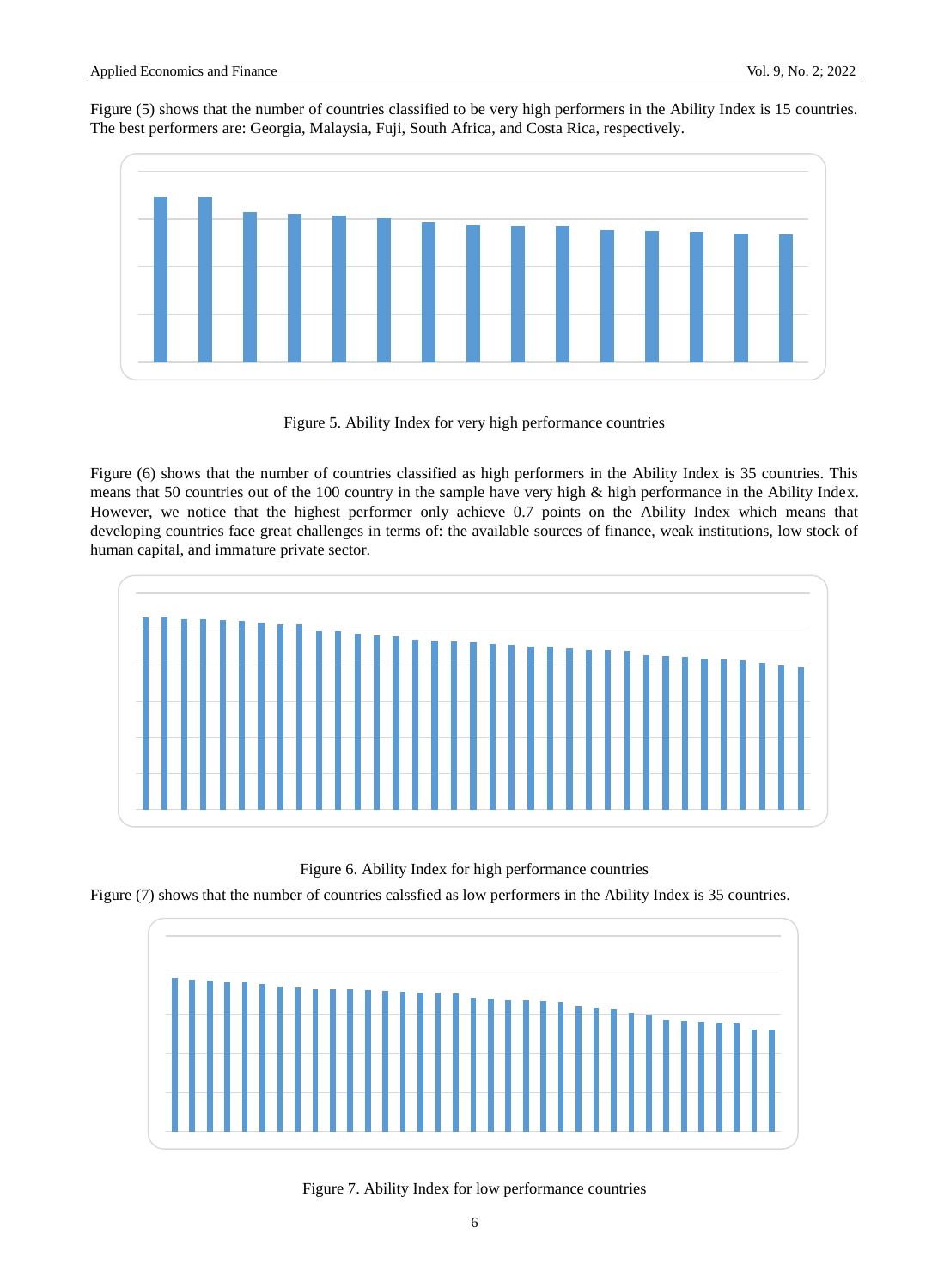Figure (8) shows that the number of countries classified as very low performers in the Ability Index is 15 countries. This means that out of 100 countries in the sample, 50 countries of them have low & very low performance in the Ability Index. The lowest performers are: South Sudan, Maurtania, Yemen, Afghanstan, and Congo Dem., respectively. All of these countries are rich in terms of natural resources. However, they have not been able to maximize the benefit of their resources because of many political, security, and social reasons.





# *5.3 Commitment Index*

The majority of the low & middle income countries have reform agendas regardless who plays the role of being a catalyst for such agendas. From the author point of view, it does not make a substantial difference if it is a domestic catalyst or an international catalyst such IMF and World Bank in the case in which the international catalyst is able to build a high level of ownership by domestic officials for the reform agendas. The previous section discusses the countries' ability in achieving reform agendas. This section emphasizes the importance of commitment to reform agendas & programs in the development process. Two indicators are used to assess countries' commitment to reform agendas & programs. *(1) Political stability* which captures the potential levlel of violence and terriorism. Also, it shows the possibility of a sudden regime change. Political stability is an important element for implementing as well as continuity of reform agendas. *(2) Ease of doing business* which captures to what extent governments are committed to provide a friendly business environment. Without relaxing the procedures needed for establishing & running businesses, it is difficult for countries to encourage private sector to play its role as a partner in achieving sustainable development.

To evaluate the performance of countries in the Commitment Index, the author calculated the following statistics for the sample's countries.

#### Table 3. Commitment Index's Statistics

| .<br>ASHCS. | IΜ<br>,,,, | IVI.<br>чпин. | Mean                   | പ്രക<br>$+ - -$<br>Jeviation<br>паа<br>$\sim$ |
|-------------|------------|---------------|------------------------|-----------------------------------------------|
| Value       | 00         |               | $\overline{r}$<br>v.JJ |                                               |

Based on the above statistics, countries are classified in terms of their performance in Commitment Index into four categories: very high performers, high performers, low performers, and very low performers. The following figures shows these categories.

Figure (9) shows that the number of countries classified as very high performers in Commitment Index is 17 countries. The highest performers are: Malaysia, Bulgaria, Bhutan, Bostwana, and Belarus.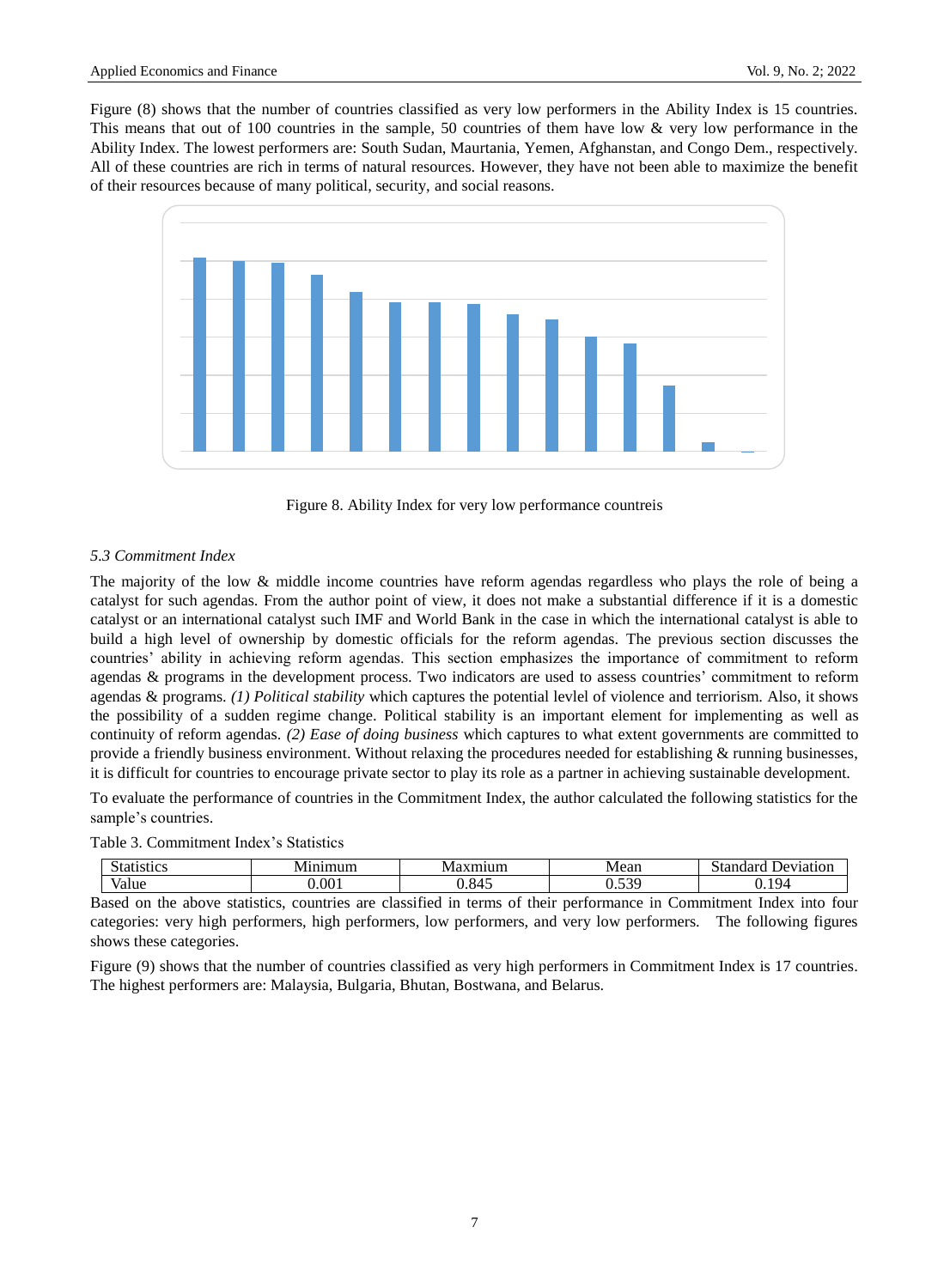

Figure 9. Commitment index for very high performance countries

Figure (10) shows that the number of countries classified as high performers in Commitment Index is 43 countries. This means that out of the 100 country in the sample, 60 countries have high & very high performance in Commitment Index. We conclude from this number that officials in many of low & middle income countries are committed to their reform agendas even if these agendas are not amiptious enough. I argue that the reason behind that is the role of the international organizations such as IMF and the World Bank in montoring economic reform programs in developing countries.



Figure 10. Commitment index for high performance countries





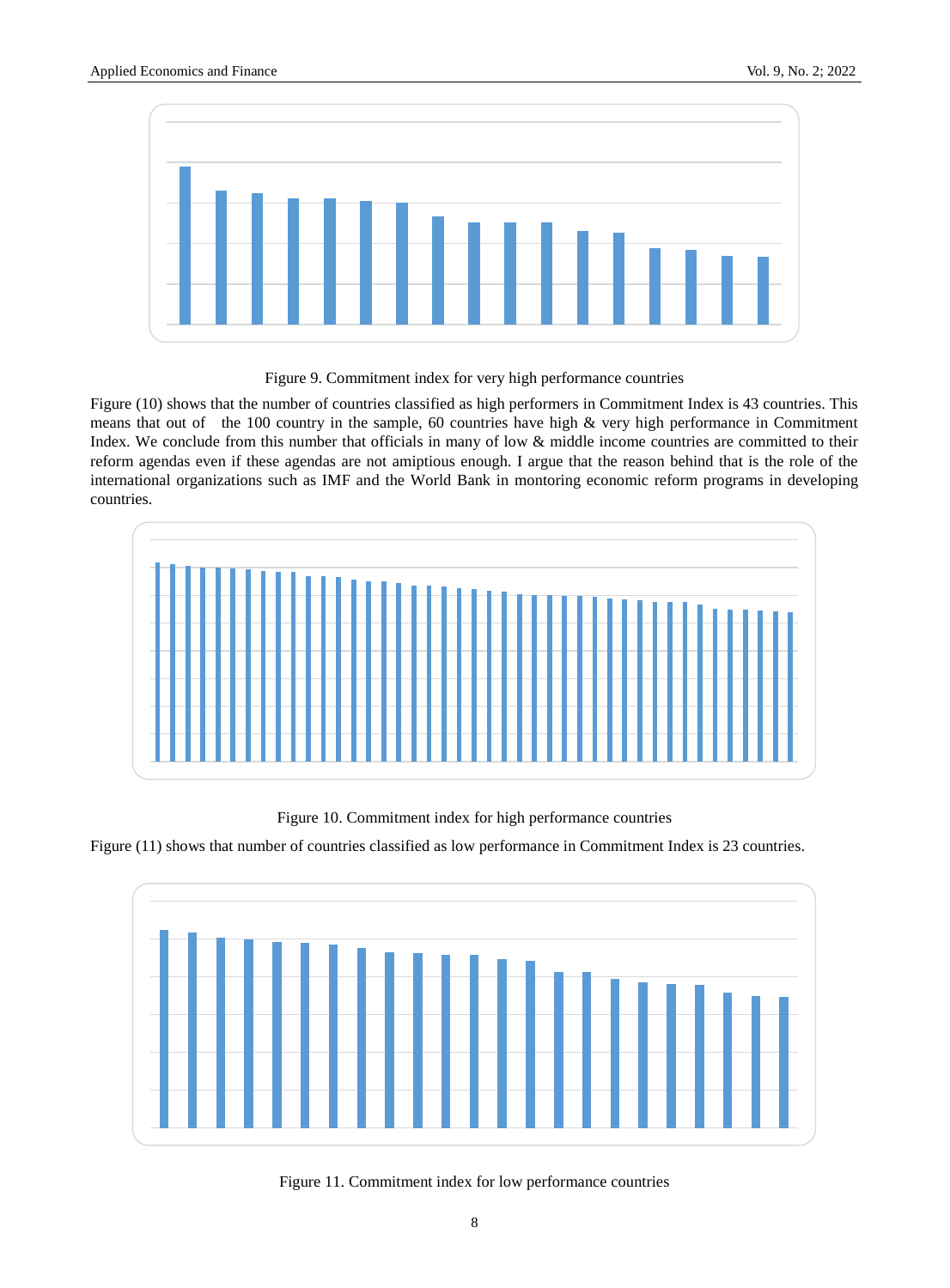Figure (12) shows that the number of countries calssfied as very low performers in Commitment Index is 17 countries. This means that 40 countries out of the 100 countries included in the sample have low  $\&$  very low performance in Commitment Index. The lowest performers are: Yemen, South Sudan, Afghanstan, Cenral Africa, and Iraq, respectively. We conclude from this analysis that when political leaders face security, political instability, and social segregation, it is very difficult for them to have a sense of commitment for reform programs they developed by themselves or / and international organizations.



Figure 12. Commitment index for very low performance countries

#### *5.4 Torelance Index*

Development process leads to deep social, economic and political changes. Many agents get affected negatively during this process. Thus, torelating the negative impacts and the groups who get affected negatively because of the development process is very import element for the implementation of the development agendas & reforms. To assess the degree of tolerance, the author uses two variables. *The first variable* is the change management smoothnes. The degree of change management smoothnes depends on three factors measured by three indicators. *(1) Gini Coefficient* which captures the level of income inequlity in a society. The higher Gini Coeffient is, the more complicated procedures are needed in order to implement reform agendas. Countries that suffer from deep income inequaility are most likely to face greater challenges during the implementation of their reform agendas. *(2) Rule of law* which captures the recpect for the laws and the degree of property right protection, contract enforcement, and the quality of police and judicial systems. Countries that have a high degree of rule of law are likely to have smoother management change than those who have low degree of rul of law. *(3) Voice and accountability* which captures the ability of citezens to participate in selecting their governments. It also captures the degree of political  $\&$  speech freedom. The higher the voice and accountability is, the more participation from citezens in forming reform agendas. Citezens participation in forming, implementing and monitoring reform policies leads to an increase in the level of their ownership of these policies. As citezens' ownership of reform policies increases, the implementation and continuity of reform agendas & programs are most likely to be smoother. *The second variable* is the claimed successful outcomes. The author argues that when reform programs pay off and lead to a substantial improvement in economic performance, citezens are more likely to accept the reform agendas & programs. To assess the degree of reform agendas' successful outcomes, three indcators are used. *(1) The average of GDP per capoita growth rate during the period of 2015- 2019*, just before COVID19 hit the global economy. A five-year average economic growth is used to capture its trend and to smoothout fluctuations during this period. *(2) The average of inflation rate during the period of 2015 – 2019*. *(3) The average of unemployment rate during the period of 2015 – 2019*. As these three indicators improve, citezens are more likely to support reform agendas. Economic growth, inflation and unemployment affect directly the real income per capita which has a great impact on the standards of living and poverty level in countries.

To evaluate the performance of countries in the Torelance Index, the author calculated the following statistics for the sample's countries.

Table 4. Commitment Index's Statistics

| эн.        | . .<br>ייי | v | Mean | $\sim$ 45 |
|------------|------------|---|------|-----------|
| $\sqrt{2}$ | UU.        |   |      |           |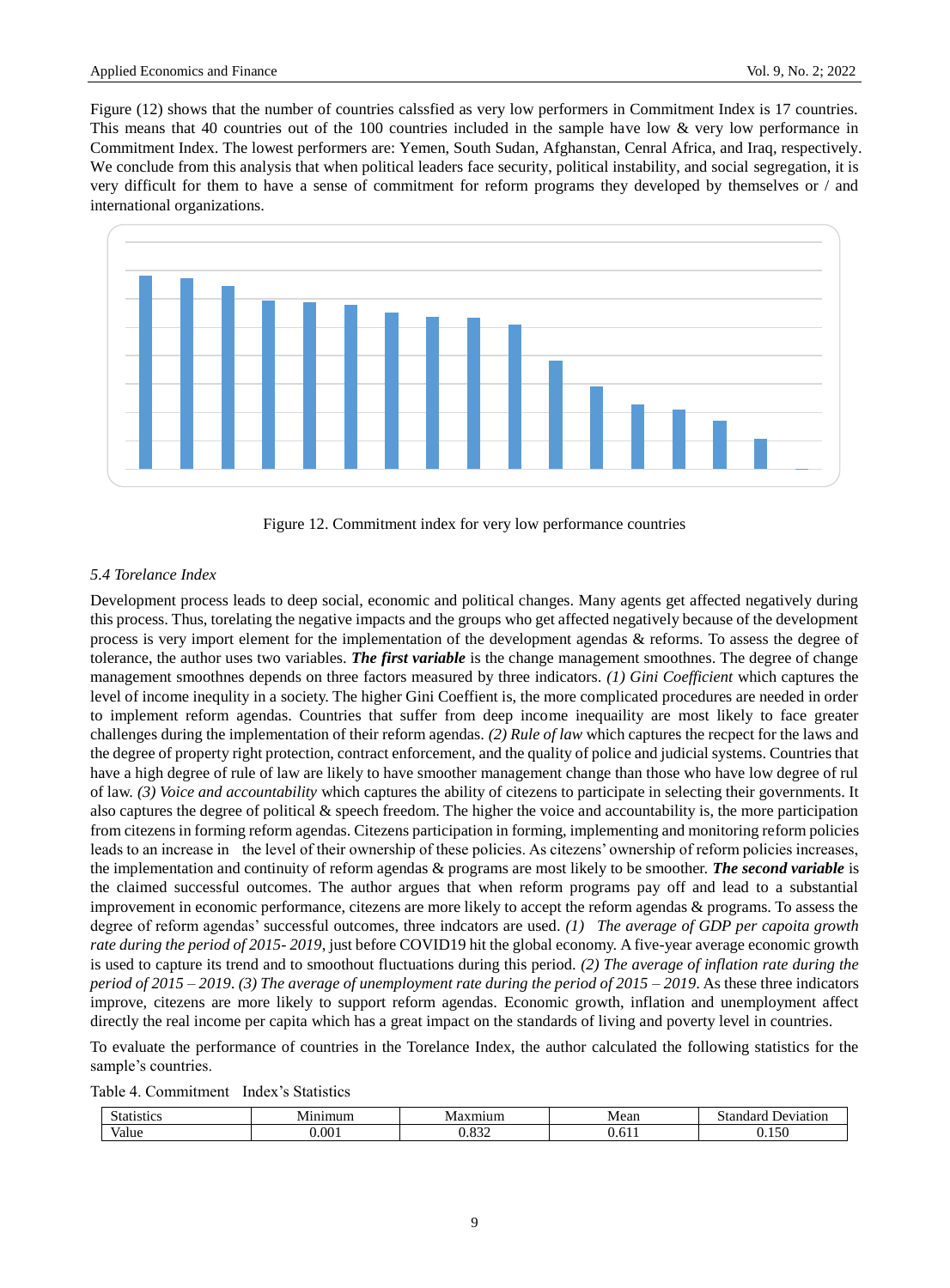Based on the above statistics, countries are classified in term of their performance in Torelance Index into four categories: very high performers, high performers, low performers and very low performers. The following figures shows these categories.

Figure (13) shows that there are 10 countries classified as very high performers in Tolerance Index. The highest performers are: Bhutan, Vanuatu, India, Malaysia, and Moldova.



Figure 13. Tolerance Index for very high performance countries

Figure (14) shows that there are 50 countries classified as high performers in terms of Tolerance Index. This makes the number of countries classified as very high & high performers 60 countries. We conclude from this analysis that low & middle income countries give a substantial attention toward political and social aspects of reform agendas. The history has shown us that many reform agendas were dismissed because governments were not able to tolerate the economic and social impacts of these reforms.



Figure 14. Tolerance Index for high performance countries

Figure (15) shows that there are 28 countries classified as low performers in Tolerance Index.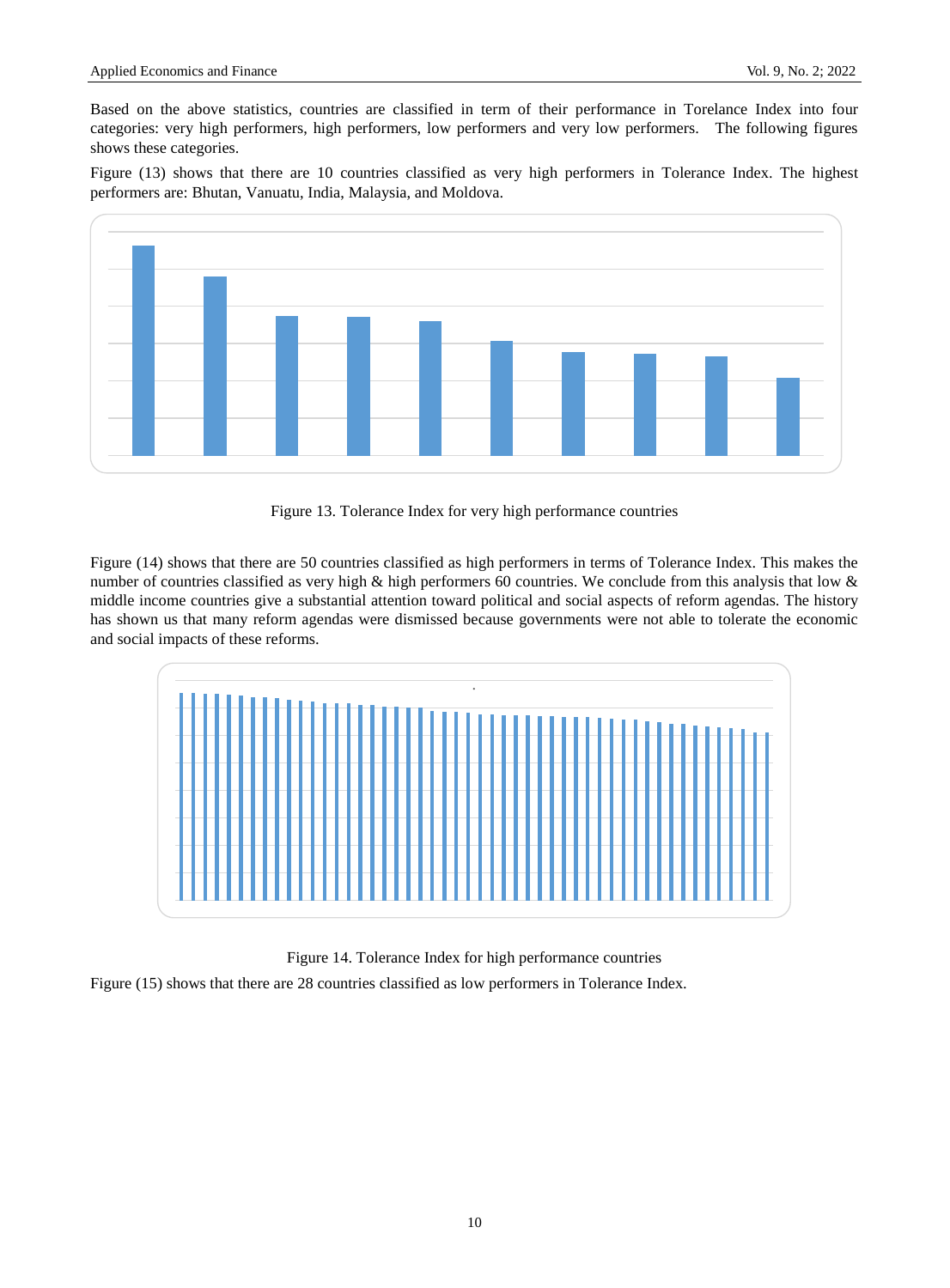

Figure 15. Tolerance Index for low performance countries

Figure (16) shows that there are 12 countries classified as very low performers in terms of Tolerance Index. The lowest performers are: South Sudan, Yemen, South Africa, Sudan, and Eswatni, respectively. We conclude that as income inquality increases and social segregation becomes an issue, officials face serious challenges in tolerating the negative social & economic impact of reform agendas.



Figure 16. Tolerance Index for very low performance countries

# **6. Political Will-ACT Index**

To evaluate the performance of countries in the Political Will-ACT Index, the author calculated the following statistics for the sample's countries.

Table 5. Political Will-ACT Index's Statistics

| $\tilde{\phantom{a}}$<br>SHC. | .<br>19.ZH | v | Mean         | $+22$<br>.<br>intior |
|-------------------------------|------------|---|--------------|----------------------|
| $\mathbf{r}$<br>'alue         | $\Omega$   |   | 5.72C<br>◡.◡ | $1Q_4$               |

The author calssfied the performance of countries in Political Will-ACT Index into four categories as mentioned above.

Figure(17) shows that there are 13 countries classified as very high performers in the Political Will-ACT Index. The highest performers are: Malaysia, Bulgaria Georgia, Costa Rica, and Thiland, respectively.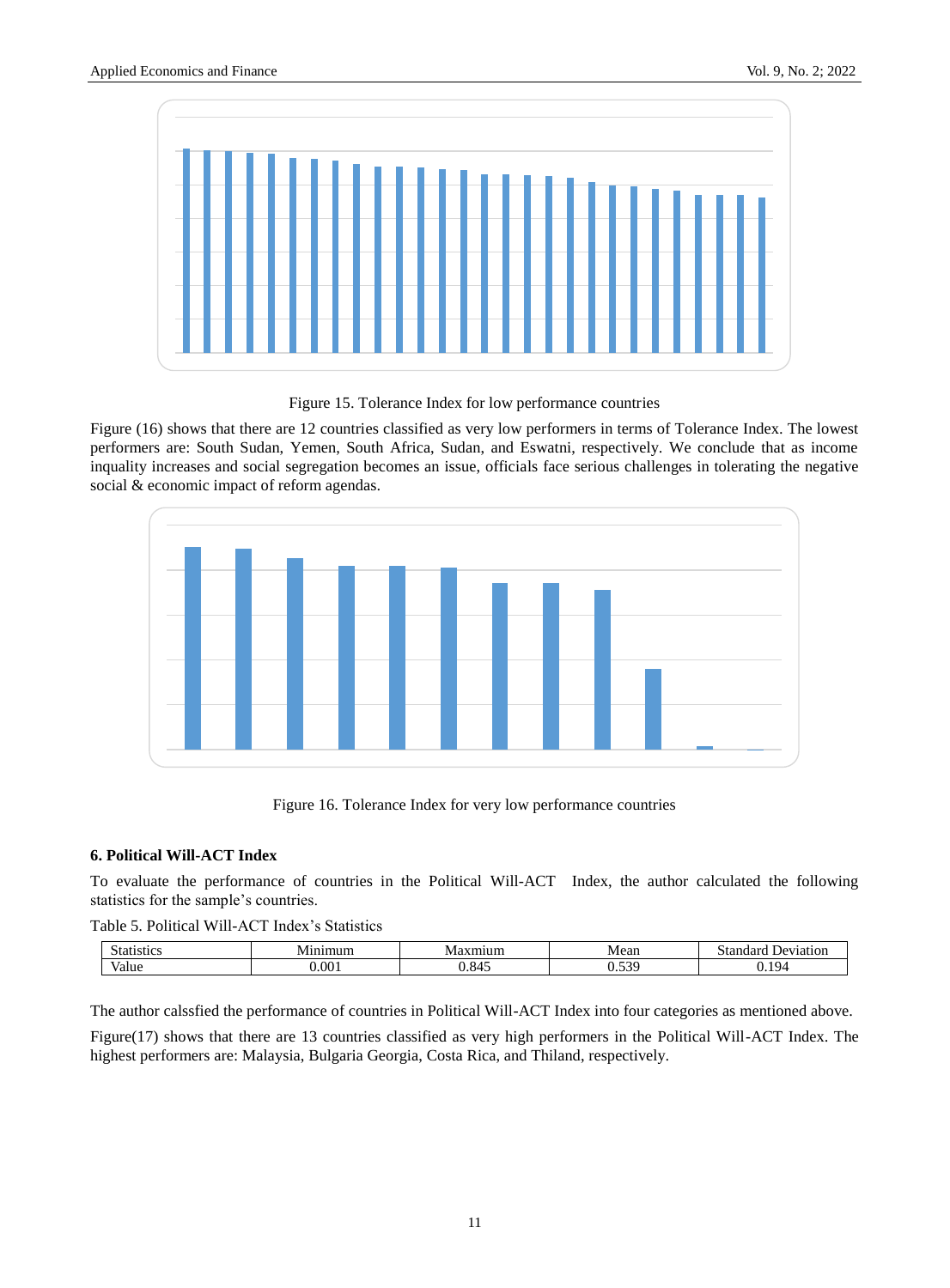



Figure (18) shows that there are 43 countries classified as high performers in the Political Will-ACT Index. This makes the number of countries classified as high  $\&$  very high performers is 61 countries. This means that a substantial number of low & middle income countries have the political will and the ability to design and implement reform agendas. Moreover, it illustrates that developing countries are committed to implement their reform agendas and they are considering tolerance approaches during excuting reform programs.



Figure 18. Political Will-ACT Index for high performance countries

Figure (19) shows that there are 31 countries classified as low performers in terms of the Political Will-ACT Index.

![](_page_11_Figure_8.jpeg)

![](_page_11_Figure_9.jpeg)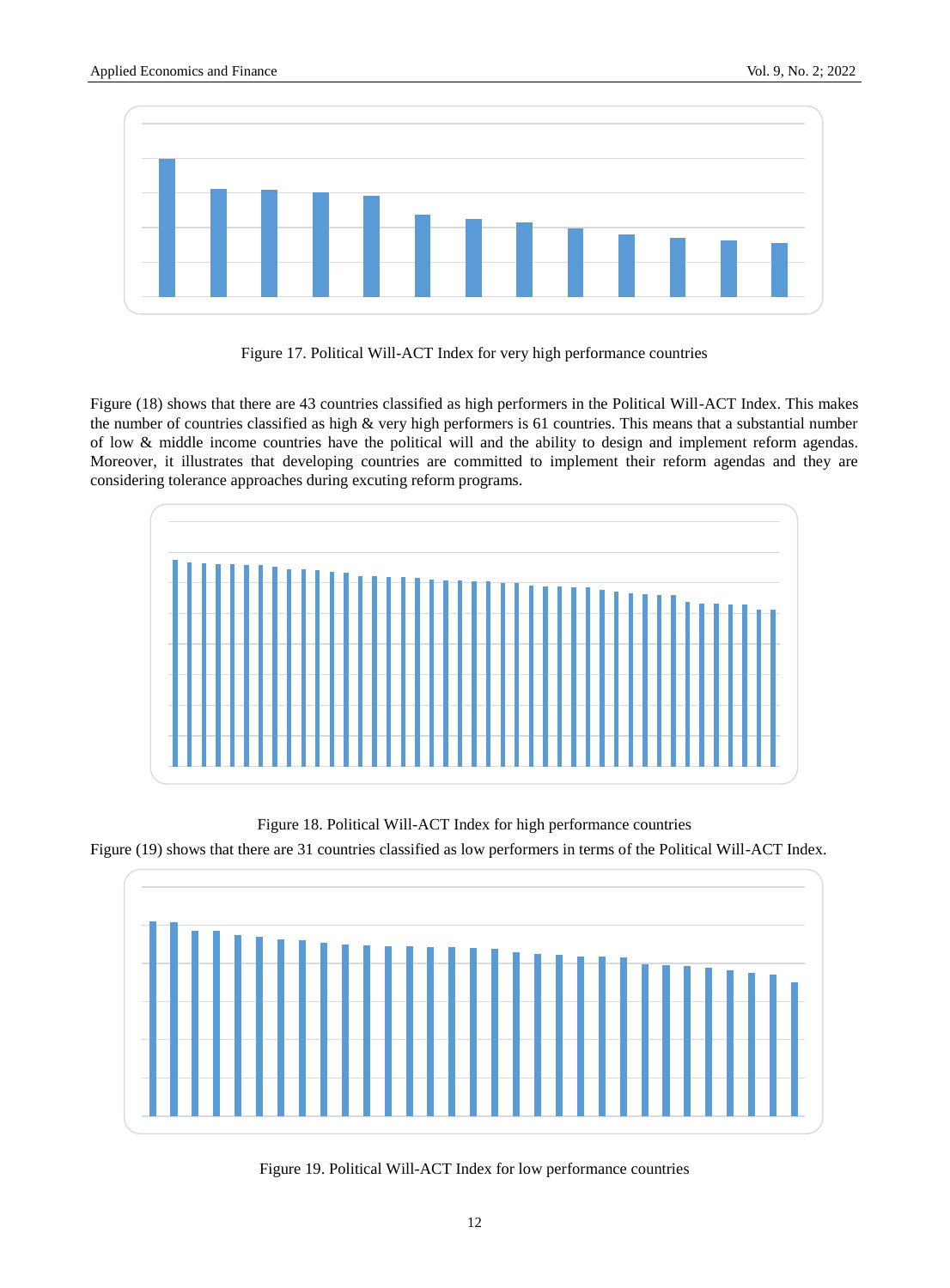Figure (20) shows that there are 13 countries classified as very low performers in terms of the Political Will-ACT Index. The lowest performers are: South Sudan, Yemen, Cenral Africa, Afghanstan, and Maurtania, respectively. We conclude that when countries suffer from security, political instability, and social segregarion challenges the priority of their leaders move from development toward facing these chanlenges. Thus, there will not be a high level of political will neither commitment from the side of political leaders and influential institutions to design and implement reform programs. This means that developing countries should solve political instability, security problems, and social segregation complications before starting implementing amptious reform agendas that lead them to cross development greyling.

![](_page_12_Figure_3.jpeg)

Figure 20. Political Will-ACT Index for very low performance countries

# **7. Conclusion and Policy Implication**

This section presents the calculated the Political Will-ACT Index and its four dimension indices: Political Will, Ability, Commitment and Tolerance. Figure (21) emphasizes the importance of political dimensions through the development process. As this figure shows, eight countries out of the ten highest performance countries in the Political Will-ACT Index, their high performance is deriven by political will, commitment and tolerance dimensions. Thus, we conclude that countries whose their political leaders have a clear vision for achieving sustainable development and their governments are committed to implement ambitious reform programs, they are the closest to cross development greyline. Beside having a clear vision and ambitious reform programs, countries must improve their business environment and stabilize their political system. Moreover, adopting an inclusive growth model acompained with community participation and stronge rule of law enhances the ability of governments in tolerating the social and economic impacts of reform programs. Finally, government must show some success in term of macroeconomc indicators in order to be able to continue in implementing their economic refrorm agendas.

![](_page_12_Figure_7.jpeg)

Figure 21. The highest performance countries in Political - Will-ACT Index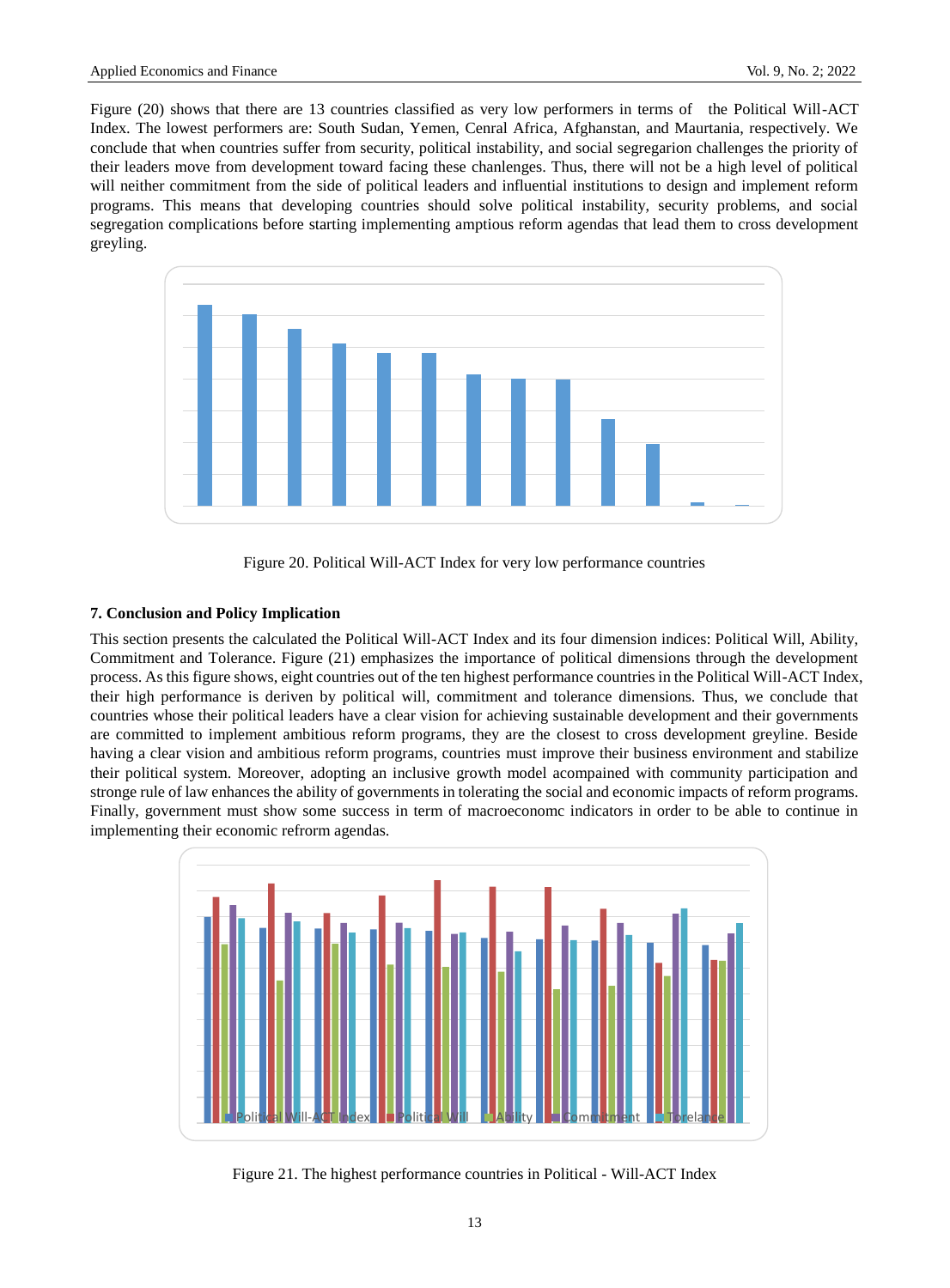Figure (22) illustrates that for the lowest performance countries, the priority of their leaders and influential institutions should be: reforming institutions, emproving business environment, reforming education & health systems, achieving political stability , dealing with social segregation, and solving security problems.

![](_page_13_Figure_3.jpeg)

Figure 22. The lowest performance countries in Political Will-ACT Index

Based on figures (21) and (22), we conclude that for low & middle income countries to cross development greyline, they must have political leaders who have clear agendas for developing their countries. Moreover, governments of these countries have to be committed to these reform agendas. This study emphsies the importance of enhancing government effectiveness, fighting corruption, upgrading regulatory systems, enhancing the rule of law, encouraging community participation, improving business environment, achieving political stability, and spreading out the benefits of development to reach to all society's members. These are the conditions that low & middle income countries need to fulfill in order to be able to cross development greyline.

#### **References**

Brinkderhoff, D. W. (2000). Assising Political Will for Anti-Corruption Efforts: An Anylatical Framework. *Public Administration and Development, 20,* 239-252.

https://doi.org/10.1002/1099-162X(200008)20:3<239::AID-PAD138>3.0.CO;2-3

- Brinkderhoff, D. W. (2000). Democratic Governance and Sectoral Policy Reform:Tracing Linkages and Exploring Synergies. *World Development, 28*(4), 601-615. [https://doi.org/10.1016/S0305-750X\(99\)00147-3](https://doi.org/10.1016/S0305-750X(99)00147-3)
- Feng, Y. (2003)**.** *Democracy, Governance, and Economic PerformanceTheory and evidence.* The MIT press. <https://doi.org/10.7551/mitpress/2329.001.0001>
- Gourevitch, P. (2008). The Role of Politics in Economic Development. *The Annual Review of Political Science.* https://doi.org/10.1146/annurev.polisci.11.053006.185507
- Hammergren, L. (1998). *Political Will, Constituancy Building, and Public Support in Rule of Law Programs. Center for Democracy and Governance Bureau for Global Programs, Field Support, and Research U.S. Agency for International Development.*
- Lassa, J. A, Surjan, A., Caballero-Anthony, M., & Fisher, R. (2019). Measuring political will: An index of commitment to disaster risk reduction. *International Journal of Disaster Risk Reduction.*  https://doi.org/10.1016/j.ijdrr.2018.11.006
- Radu, M. (2015). The Impact of Political Determinants on Economic Growth in CEE Countries. *Procedia - Social and Behavioral Sciences, 197.* <https://doi.org/10.1016/j.sbspro.2015.07.579>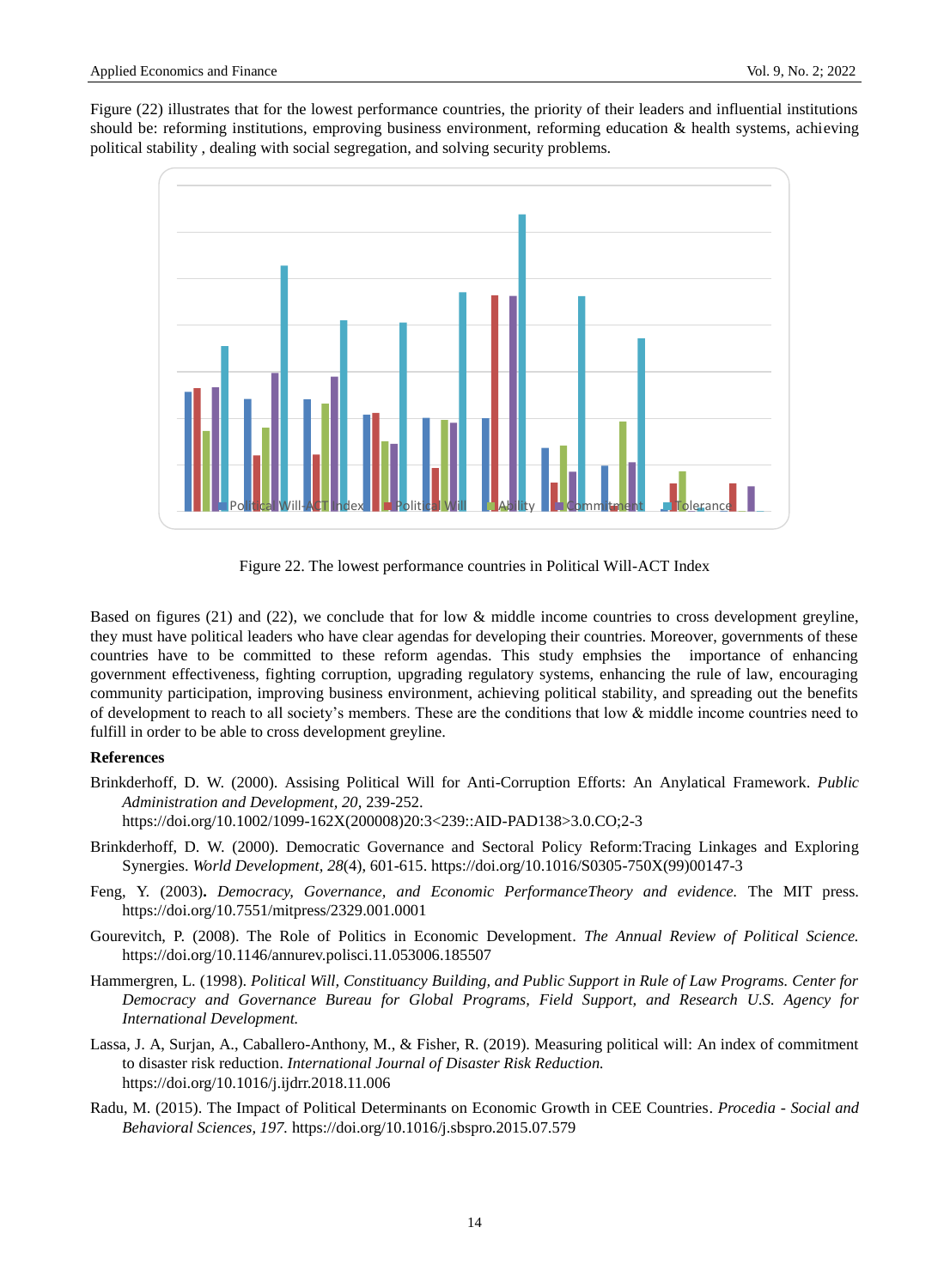# **Appendix**

Table 1A. data sources

| No. | Dimension      | Variable                                       | Indicator                                                  | Source                                                   |
|-----|----------------|------------------------------------------------|------------------------------------------------------------|----------------------------------------------------------|
| 1   | Political Will | Clear vision by political<br>leadership<br>and | Sustainable<br>Goals<br>Development<br>Index 2021.         | Sustainable<br>Development<br>Goals Reports, 2021.       |
|     |                | government.                                    | The existence of an Economic reform<br>program.            | Calculated by author based<br>on IMF countries' reports. |
| 2   | Ability        | Institutional ability                          | Government effectiveness                                   | <b>WB</b> Governance datasets                            |
|     |                |                                                | Corruption Control                                         | WB Governance dataset                                    |
|     |                |                                                | <b>Regulatory Quality</b>                                  | WB Governance datasets                                   |
|     |                | Financial ability                              | Foreign direct<br>investment.<br>net<br>inflows (% of GDP) | WB development indicators.                               |
|     |                | Human capital ability                          | Human Development Index (HDI).                             | UNDP database.                                           |
|     |                | Private sector maturity.                       | Domestic credit to private sector (%)<br>of GDP)           | WB development indicators.                               |
| 3   | Commitment     | Commitment<br>the<br>to                        | Political stability                                        | WB Governance datasets                                   |
|     |                | reform agenda.                                 | Ease of doing business.                                    | Doing business, 2020.                                    |
| 4   | Tolerance      | Change<br>management<br>smoothness.            | Gini Coefficient<br>(Social Segregation)                   | <b>UNDP</b> database                                     |
|     |                |                                                | Rule of law                                                | WB Governance dataset                                    |
|     |                |                                                | Voice and Accountability                                   | WB Governance datasets                                   |
|     |                | Claimed<br>successful                          | GDP per capita growth rate.                                | World Bank Development                                   |
|     |                | outcomes.                                      | (Average of 2015-2019)                                     | Indicators.                                              |
|     |                |                                                | Inflation (Average of 2015 - 2019)                         | World Bank Development                                   |
|     |                |                                                |                                                            | Indicators.                                              |
|     |                |                                                | Unemployment (Average of 2015-<br>2019)                    | World Bank Development<br>Indicators.                    |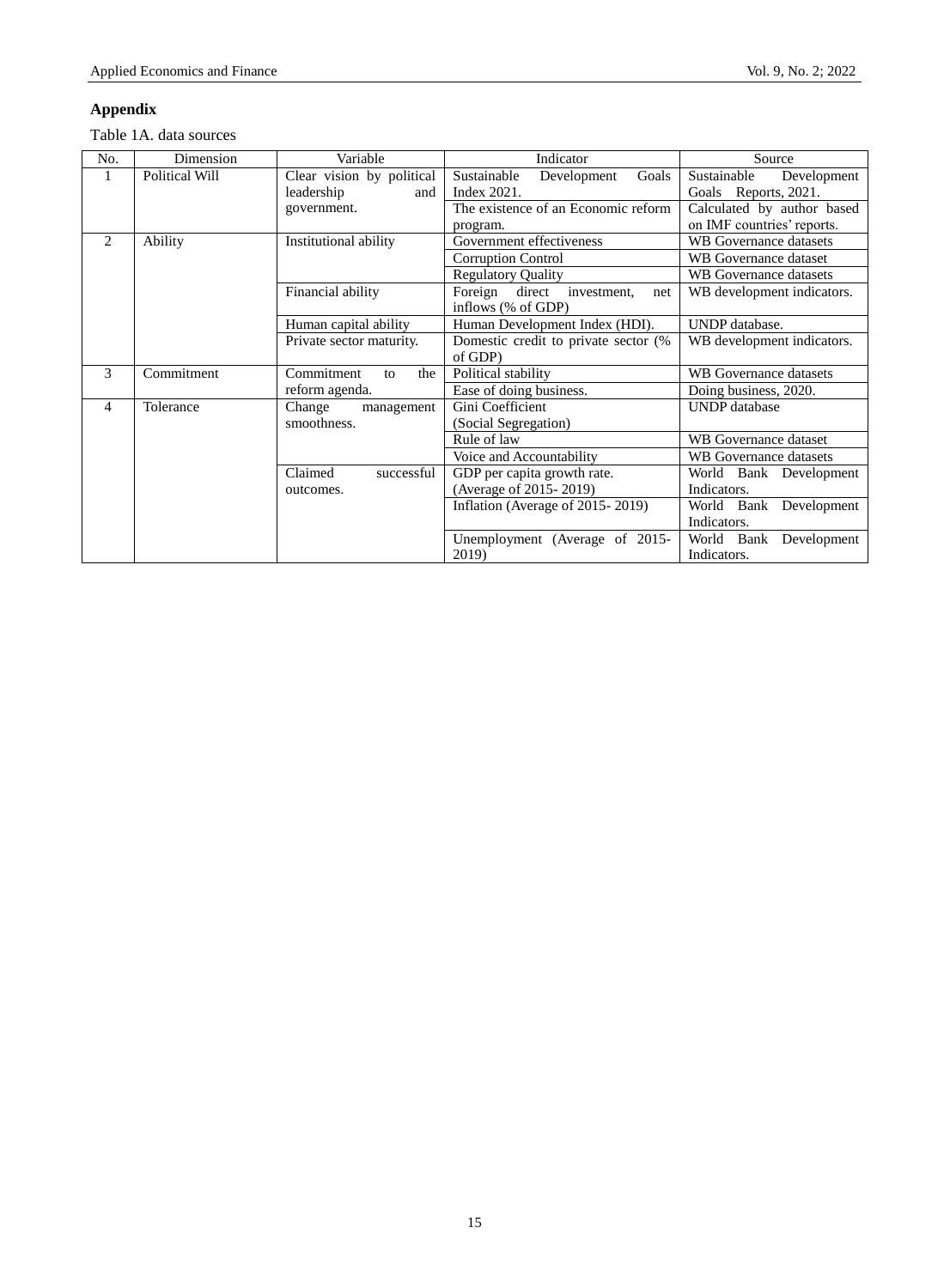# Table 2A. Political Will Index

| Country                             | Rank            | Political Will Index | Country                    | Rank            | Political Will Index |
|-------------------------------------|-----------------|----------------------|----------------------------|-----------------|----------------------|
| <b>BELARUS</b>                      | 1               | 0.954                | <b>BHUTAN</b>              | 51              | 0.621                |
| <b>THAILAND</b>                     | $\overline{c}$  | 0.941                | <b>RWANDA</b>              | 52              | 0.614                |
| <b>BULGARIA</b>                     | $\overline{3}$  | 0.929                | <b>KENYA</b>               | $\overline{53}$ | 0.608                |
| <b>VIETNAM</b>                      | $\overline{4}$  | 0.917                | <b>GUATEMALA</b>           | 54              | 0.599                |
| <b>SERBIA</b>                       | 5               | 0.915                | <b>MONGOLIA</b>            | $\overline{55}$ | 0.597                |
| <b>COSTA RICA</b>                   | 6               | 0.883                | <b>SOUTH AFRICA</b>        | 56              | 0.597                |
| <b>MALAYSIA</b>                     | $\tau$          | 0.876                | <b>BOLIVIA</b>             | $\overline{57}$ | 0.569                |
| <b>BRAZIL</b>                       | $\overline{8}$  | 0.876                | <b>SENEGAL</b>             | 58              | 0.558                |
| <b>ECUADOR</b>                      | $\overline{9}$  | 0.870                | <b>COTE D'IVOIRE</b>       | $\overline{59}$ | 0.553                |
| <b>AZERBAIJAN</b>                   | 10              | 0.861                | <b>TOGO</b>                | 60              | 0.540                |
| <b>KAZAKHSTAN</b>                   | $\overline{11}$ | 0.858                | <b>IRAQ</b>                | 61              | 0.540                |
| <b>PERU</b>                         | 12              | 0.858                | <b>TUNISIA</b>             | 62              | 0.530                |
| <b>UKRAINE</b>                      | 13              | 0.852                | <b>PAKISTAN</b>            | 63              | 0.522                |
| <b>ARMENIA</b>                      | 14              | 0.846                | <b>LEBANON</b>             | 64              | 0.513                |
| EGYPT, ARAB REP.                    | 15              | 0.833                | <b>TAJIKISTAN</b>          | 65              | 0.505                |
| <b>JAMAICA</b>                      | 16              | 0.830                | <b>UGANDA</b>              | 66              | 0.496                |
| <b>ARGENTINA</b>                    | 17              | 0.828                | <b>NAMIBIA</b>             | 67              | 0.474                |
| <b>UZBEKISTAN</b>                   | 18              | 0.828                | ZIMBABWE                   | 68              | 0.467                |
| <b>GEORGIA</b>                      | $\overline{19}$ | 0.814                | <b>MAURITANIA</b>          | 69              | 0.464                |
| <b>JORDAN</b>                       | $\overline{20}$ | 0.810                | PARAGUAY                   | 70              | 0.459                |
| <b>COLOMBIA</b>                     | 21              | 0.794                | <b>CAMEROON</b>            | $\overline{71}$ | 0.454                |
| <b>TURKEY</b>                       | 22              | 0.769                | <b>NICARAGUA</b>           | 72              | 0.454                |
| <b>MOROCCO</b>                      | $\overline{23}$ | 0.763                | <b>BANGLADESH</b>          | $\overline{73}$ | 0.452                |
| <b>ALBANIA</b>                      | 24              | 0.761                | <b>MALAWI</b>              | 74              | 0.450                |
| <b>EL SALVADOR</b>                  | 25              | 0.761                | MALI                       | 75              | 0.429                |
| <b>CABO VERDE</b>                   | 26              | 0.741                | <b>NIGERIA</b>             | 76              | 0.401                |
| <b>MEXICO</b>                       | 27              | 0.723                | <b>ANGOLA</b>              | 77              | 0.394                |
| <b>MOLDOVA</b>                      | $\overline{28}$ | 0.722                | MADAGASCAR                 | 78              | 0.372                |
| <b>ALGERIA</b>                      | 29              | 0.718                | <b>LESOTHO</b>             | 79              | 0.372                |
| <b>MALDIVES</b>                     | 30              | 0.717                | <b>TANZANIA</b>            | 80              | 0.366                |
| <b>NEPAL</b>                        | $\overline{31}$ | 0.714                | <b>DJIBOUTI</b>            | $\overline{81}$ | 0.362                |
| DOMINICAN REPUBLIC                  | $\overline{32}$ | 0.709                | <b>BURKINA FASO</b>        | 82              | 0.359                |
|                                     | 33              | 0.705                |                            | 83              | 0.350                |
| <b>INDIA</b><br><b>SURINAME</b>     | 34              | 0.697                | MOZAMBIQUE<br><b>NIGER</b> | 84              | 0.347                |
| <b>MONTENEGRO</b>                   | $\overline{35}$ | 0.688                | <b>ZAMBIA</b>              | 85              | 0.334                |
| <b>PHILIPPINES</b>                  | 36              |                      | <b>ESWATINI</b>            | 86              | 0.325                |
| <b>AND</b>                          | 37              | 0.688<br>0.676       | SIERRA LEONE               | 87              | 0.314                |
| <b>BOSNIA</b><br><b>HERZEGOVINA</b> |                 |                      |                            |                 |                      |
| <b>GAMBIA, THE</b>                  | 38              | 0.675                | <b>ETHIOPIA</b>            | 88              | 0.309                |
| <b>SRI LANKA</b>                    | 39              | 0.671                | CONGO, REP.                | 89              | 0.294                |
| <b>CAMBODIA</b>                     | 40              | 0.667                | <b>BENIN</b>               | 90              | 0.277                |
| <b>MYANMAR</b>                      | $\overline{41}$ | 0.665                | <b>SUDAN</b>               | 91              | 0.265                |
|                                     | 42              |                      |                            | 92              | 0.211                |
| GHANA                               |                 | 0.661                | CONGO, DEM. REP.           |                 |                      |
| KYRGYZ REPUBLIC                     | 43<br>44        | 0.659<br>0.659       | LIBERIA<br><b>BURUNDI</b>  | 93<br>94        | 0.151<br>0.122       |
| <b>GABON</b>                        |                 |                      |                            |                 |                      |
| <b>BOTSWANA</b>                     | $\overline{45}$ | 0.646                | HAITI                      | 95              | 0.120                |
| <b>VANUATU</b>                      | 46              | 0.640                | <b>CHAD</b>                | 96              | 0.093                |
| <b>INDONESIA</b>                    | 47              | 0.635                | AFGHANISTAN                | 97              | 0.062                |
| FIJI                                | 48              | 0.633                | <b>SOUTH SUDAN</b>         | 98              | 0.061                |
| <b>HONDURAS</b>                     | 49              | 0.630                | YEMEN, REP.                | 99              | 0.060                |
| IRAN, ISLAMIC REP.                  | 50              | 0.621                | CENTRAL AFRICAN REPUBLIC   | 100             | 0.012                |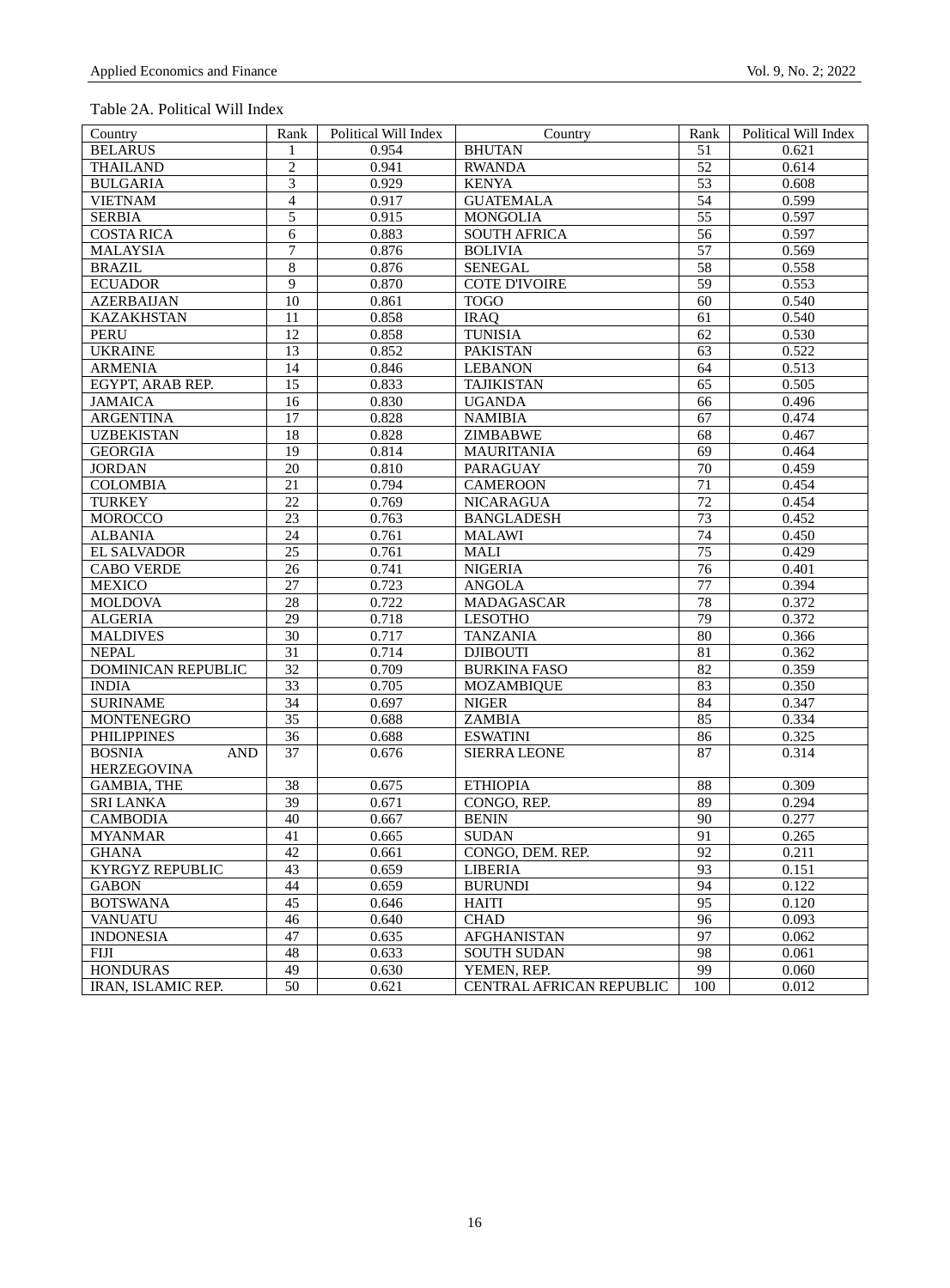| Country                     | Rank            | <b>Ability Index</b> | Country                   | Rank            | <b>Ability Index</b> |
|-----------------------------|-----------------|----------------------|---------------------------|-----------------|----------------------|
| <b>GEORGIA</b>              | 1               | 0.695                | <b>KENYA</b>              | 51              | 0.393                |
| <b>MALAYSIA</b>             | $\overline{2}$  | 0.693                | <b>GUATEMALA</b>          | 52              | 0.387                |
| <b>FIJI</b>                 | 3               | 0.630                | <b>GHANA</b>              | 53              | 0.387                |
| <b>SOUTH AFRICA</b>         | $\overline{4}$  | 0.623                | <b>SURINAME</b>           | $\overline{54}$ | 0.382                |
| <b>COSTA RICA</b>           | 5               | 0.614                | <b>LESOTHO</b>            | 55              | 0.382                |
| <b>THAILAND</b>             | 6               | 0.605                | <b>BURKINA FASO</b>       | 56              | 0.377                |
| <b>VIETNAM</b>              | 7               | 0.587                | EGYPT, ARAB REP.          | 57              | 0.371                |
| <b>CABO VERDE</b>           | $\,$ 8 $\,$     | 0.576                | KYRGYZ REPUBLIC           | $\overline{58}$ | 0.367                |
| <b>MONTENEGRO</b>           | 9               | 0.572                | <b>COTE D'IVOIRE</b>      | 59              | 0.364                |
| <b>BHUTAN</b>               | 10              | 0.570                | <b>ESWATINI</b>           | 60              | 0.363                |
| <b>BULGARIA</b>             | 11              | 0.553                | <b>BENIN</b>              | 61              | 0.363                |
| <b>JORDAN</b>               | $\overline{12}$ | 0.550                | <b>IRAN, ISLAMIC REP.</b> | 62              | 0.362                |
| <b>MONGOLIA</b>             | 13              | 0.547                | <b>BANGLADESH</b>         | 63              | 0.359                |
| <b>COLOMBIA</b>             | 14              | 0.540                | <b>MOZAMBIQUE</b>         | 64              | 0.356                |
| <b>TUNISIA</b>              | 15              | 0.536                | NICARAGUA                 | 65              | 0.355                |
| <b>JAMAICA</b>              | $\overline{16}$ | 0.532                | <b>UZBEKISTAN</b>         | 66              | 0.354                |
| <b>ARMENIA</b>              | 17              | 0.532                | <b>TOGO</b>               | 67              | 0.352                |
| <b>BOTSWANA</b>             | 18              | 0.528                | <b>MYANMAR</b>            | 68              | 0.342                |
| <b>TURKEY</b>               | 19              | 0.528                | <b>ALGERIA</b>            | 69              | 0.341                |
| <b>MOROCCO</b>              | $\overline{20}$ | 0.526                | <b>DJIBOUTI</b>           | 70              | 0.335                |
| <b>NAMIBIA</b>              | 21              | 0.524                | ZAMBIA                    | 71              | 0.334                |
| <b>SERBIA</b>               | 22              | 0.519                | <b>ETHIOPIA</b>           | 72              | 0.332                |
| <b>BRAZIL</b>               | 23              | 0.514                | MALI                      | 73              | 0.331                |
| <b>PERU</b>                 | $\overline{24}$ | 0.513                | <b>PAKISTAN</b>           | 74              | 0.320                |
| <b>ALBANIA</b>              | 25              | 0.495                | <b>GABON</b>              | 75              | 0.315                |
| <b>MALDIVES</b>             | 26              | 0.494                | <b>TANZANIA</b>           | 76              | 0.313                |
| <b>INDIA</b>                | 27              | 0.488                | <b>UGANDA</b>             | 77              | 0.303                |
| <b>SRI LANKA</b>            | $\overline{28}$ | 0.483                | <b>NIGER</b>              | 78              | 0.299                |
| <b>PHILIPPINES</b>          | $\overline{29}$ | 0.479                | MADAGASCAR                | 79              | 0.284                |
| EL SALVADOR                 | 30              | 0.471                | <b>CAMEROON</b>           | 80              | 0.282                |
| <b>INDONESIA</b>            | $\overline{31}$ | 0.468                | <b>MALAWI</b>             | 81              | 0.280                |
| <b>VANUATU</b>              | 32              | 0.466                | <b>LIBERIA</b>            | 82              | 0.279                |
| <b>BOSNIA</b><br><b>AND</b> | $\overline{33}$ | 0.463                | <b>GAMBIA, THE</b>        | 83              | 0.278                |
| <b>HERZEGOVINA</b>          |                 |                      |                           |                 |                      |
| <b>CAMBODIA</b>             | $\overline{34}$ | 0.459                | SIERRA LEONE              | 84              | 0.260                |
| <b>RWANDA</b>               | $\overline{35}$ | 0.456                | CONGO, REP.               | 85              | 0.259                |
| <b>KAZAKHSTAN</b>           | 36              | 0.452                | <b>NIGERIA</b>            | 86              | 0.254                |
| <b>LEBANON</b>              | 37              | 0.452                | <b>TAJIKISTAN</b>         | 87              | 0.250                |
| <b>SENEGAL</b>              | $\overline{38}$ | 0.448                | <b>ANGOLA</b>             | 88              | 0.248                |
| <b>MEXICO</b>               | $\overline{39}$ | 0.443                | <b>BURUNDI</b>            | 89              | 0.232                |
| <b>BELARUS</b>              | 40              | 0.442                | <b>IRAQ</b>               | 90              | 0.210                |
| <b>HONDURAS</b>             | 41              | 0.439                | <b>CHAD</b>               | 91              | 0.196                |
| PARAGUAY                    | 42              | 0.428                | ZIMBABWE                  | 92              | 0.196                |
| <b>UKRAINE</b>              | 43              | 0.425                | CENTRAL AFRICAN REPUBLIC  | 93              | 0.194                |
| <b>MOLDOVA</b>              | 44              | 0.422                | <b>HAITI</b>              | 94              | 0.180                |
| <b>ECUADOR</b>              | 45              | 0.417                | <b>SUDAN</b>              | 95              | 0.173                |
| <b>DOMINICAN REPUBLIC</b>   | 46              | 0.417                | CONGO, DEM. REP.          | 96              | 0.151                |
| <b>NEPAL</b>                | 47              | 0.414                | <b>AFGHANISTAN</b>        | 97              | 0.142                |
| <b>BOLIVIA</b>              | 48              | 0.406                | YEMEN, REP.               | 98              | 0.086                |
| <b>ARGENTINA</b>            | 49              | 0.399                | <b>MAURITANIA</b>         | 99              | 0.012                |
| <b>AZERBAIJAN</b>           | 50              | 0.395                | <b>SOUTH SUDAN</b>        | 100             | 0.001                |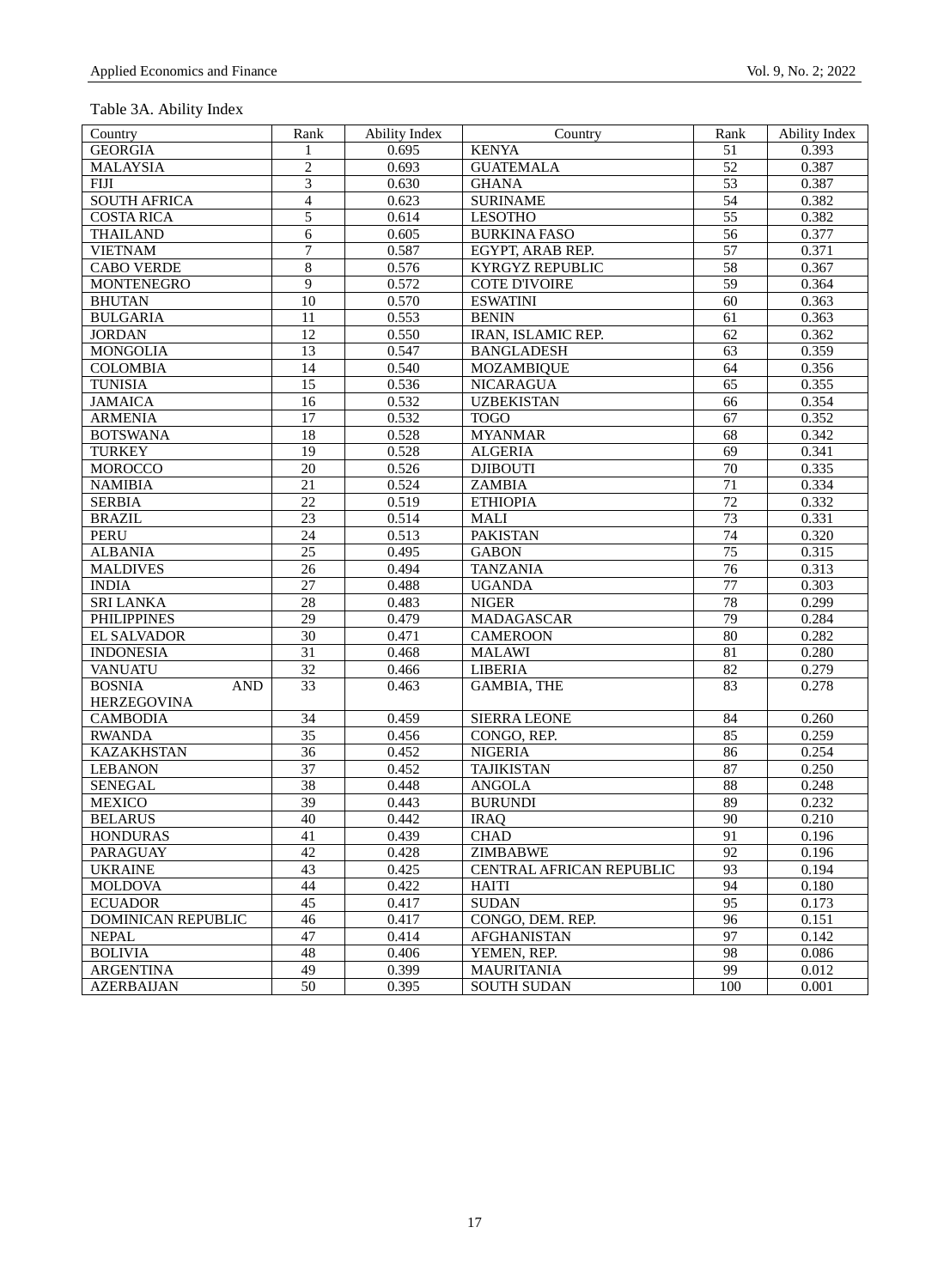# Table 4A. Commitment Index

| Country                                           | Rank                  | Commitment | Country                           | Rank            | Commitment     |
|---------------------------------------------------|-----------------------|------------|-----------------------------------|-----------------|----------------|
|                                                   |                       | Index      |                                   |                 | Index          |
| <b>MALAYSIA</b>                                   | 1                     | 0.845      | <b>ECUADOR</b>                    | 51              | 0.577          |
| <b>BULGARIA</b>                                   | $\overline{2}$        | 0.815      | <b>LESOTHO</b>                    | $\overline{52}$ | 0.577          |
| <b>BHUTAN</b>                                     | 3                     | 0.812      | <b>ESWATINI</b>                   | 53              | 0.575          |
| <b>BOTSWANA</b>                                   | $\overline{4}$        | 0.806      | <b>TURKEY</b>                     | 54              | 0.566          |
| <b>BELARUS</b>                                    | 5                     | 0.805      | <b>BRAZIL</b>                     | 55              | 0.550          |
| <b>RWANDA</b>                                     | 6                     | 0.802      | <b>TOGO</b>                       | 56              | 0.547          |
| <b>KAZAKHSTAN</b>                                 | 7                     | 0.800      | <b>UGANDA</b>                     | 57              | 0.547          |
| <b>MONGOLIA</b>                                   | 8                     | 0.783      | <b>MALDIVES</b>                   | 58              | 0.546          |
| <b>COSTA RICA</b>                                 | 9                     | 0.776      | <b>CAMBODIA</b>                   | 59              | 0.543          |
| <b>JAMAICA</b>                                    | 10                    | 0.776      | <b>PHILIPPINES</b>                | 60              | 0.540          |
| <b>GEORGIA</b>                                    | 11                    | 0.776      | <b>HONDURAS</b>                   | 61              | 0.523          |
| <b>SERBIA</b>                                     | 12                    | 0.766      | <b>GAMBIA, THE</b>                | 62              | 0.516          |
| <b>MONTENEGRO</b>                                 | 13                    | 0.763      | <b>TANZANIA</b>                   | 63              | 0.503          |
| <b>VANUATU</b>                                    | 14                    | 0.745      | <b>BENIN</b>                      | 64              | 0.499          |
| <b>VIETNAM</b>                                    | 15                    | 0.742      | EGYPT, ARAB REP.                  | 65              | 0.490          |
| <b>FIJI</b>                                       | 16                    | 0.735      | <b>UKRAINE</b>                    | 66              | 0.488          |
| <b>THAILAND</b>                                   | 17                    | 0.733      | <b>MOZAMBIQUE</b>                 | 67              | 0.484          |
| <b>ALBANIA</b>                                    | 18                    | 0.719      | <b>SURINAME</b>                   | 68              | 0.475          |
| <b>MOLDOVA</b>                                    | 19                    | 0.712      | <b>MAURITANIA</b>                 | 69              | 0.463          |
| <b>MOROCCO</b>                                    | 20                    | 0.706      | <b>BOLIVIA</b>                    | $\overline{70}$ | 0.462          |
| <b>NAMIBIA</b>                                    | $\overline{21}$       | 0.698      | ZIMBABWE                          | $\overline{71}$ | 0.458          |
| <b>COTE D'IVOIRE</b>                              | 22                    | 0.698      | <b>SIERRA LEONE</b>               | 72              | 0.457          |
| <b>PERU</b>                                       | 23                    | 0.695      | MADAGASCAR                        | 73              | 0.447          |
| <b>ARMENIA</b>                                    | 24                    | 0.694      | <b>NICARAGUA</b>                  | 74              | 0.442          |
| <b>UZBEKISTAN</b>                                 | $\overline{25}$       | 0.689      | <b>GABON</b>                      | 75              | 0.413          |
| <b>AZERBAIJAN</b>                                 | 26                    | 0.684      | <b>NIGER</b>                      | 76              | 0.413          |
| ZAMBIA                                            | 27                    | 0.683      | <b>BURKINA FASO</b>               | $\overline{77}$ | 0.393          |
| <b>SOUTH AFRICA</b>                               | $\overline{28}$       | 0.669      | <b>ALGERIA</b>                    | 78              | 0.385          |
| <b>JORDAN</b>                                     | $\overline{29}$       | 0.669      | <b>LIBERIA</b>                    | 79              | 0.380          |
| <b>EL SALVADOR</b>                                | $\overline{30}$       |            | <b>IRAN, ISLAMIC REP.</b>         | 80              | 0.378          |
|                                                   | $\overline{31}$       | 0.664      |                                   | $\overline{81}$ |                |
| <b>INDONESIA</b>                                  | 32                    | 0.657      | <b>LEBANON</b>                    | 82              | 0.356          |
| <b>KYRGYZ REPUBLIC</b>                            |                       | 0.651      | <b>BANGLADESH</b>                 |                 | 0.349          |
| <b>CABO VERDE</b>                                 | $\overline{33}$       | 0.650      | <b>ETHIOPIA</b>                   | 83              | 0.347          |
| <b>MEXICO</b>                                     | 34                    | 0.645      | <b>ANGOLA</b>                     | 84              | 0.341          |
| <b>INDIA</b>                                      | $\overline{35}$       | 0.636      | <b>MYANMAR</b>                    | 85              | 0.336          |
| <b>GHANA</b>                                      | $\overline{36}$       | 0.635      | <b>NIGERIA</b>                    | 86              | 0.323          |
| <b>BOSNIA</b><br><b>AND</b><br><b>HERZEGOVINA</b> | 37                    | 0.630      | <b>HAITI</b>                      | 87              | 0.297          |
|                                                   |                       |            |                                   |                 |                |
| DOMINICAN REPUBLIC                                | 38<br>$\overline{39}$ | 0.626      | <b>CAMEROON</b><br><b>BURUNDI</b> | 88<br>89        | 0.294<br>0.289 |
| <b>SENEGAL</b>                                    |                       | 0.623      |                                   |                 |                |
| <b>SRI LANKA</b>                                  | 40                    | 0.617      | <b>PAKISTAN</b>                   | $\overline{90}$ | 0.276          |
| PARAGUAY                                          | 41                    | 0.614      | CONGO. REP.                       | 91              | 0.268          |
| <b>MALAWI</b>                                     | 42                    | 0.603      | <b>SUDAN</b>                      | 92              | 0.266          |
| <b>NEPAL</b>                                      | 43                    | 0.601      | MALI                              | 93              | 0.254          |
| <b>ARGENTINA</b>                                  | 44                    | 0.600      | <b>CHAD</b>                       | 94              | 0.191          |
| <b>COLOMBIA</b>                                   | 45                    | 0.598      | CONGO, DEM. REP.                  | 95              | 0.145          |
| <b>TUNISIA</b>                                    | 46                    | 0.596      | <b>IRAQ</b>                       | 96              | 0.114          |
| <b>TAJIKISTAN</b>                                 | 47                    | 0.595      | CENTRAL AFRICAN REPUBLIC          | 97              | 0.105          |
| <b>DJIBOUTI</b>                                   | 48                    | 0.589      | <b>AFGHANISTAN</b>                | 98              | 0.085          |
| <b>GUATEMALA</b>                                  | 49                    | 0.584      | <b>SOUTH SUDAN</b>                | 99              | 0.054          |
| <b>KENYA</b>                                      | 50                    | 0.583      | YEMEN, REP.                       | 100             | 0.001          |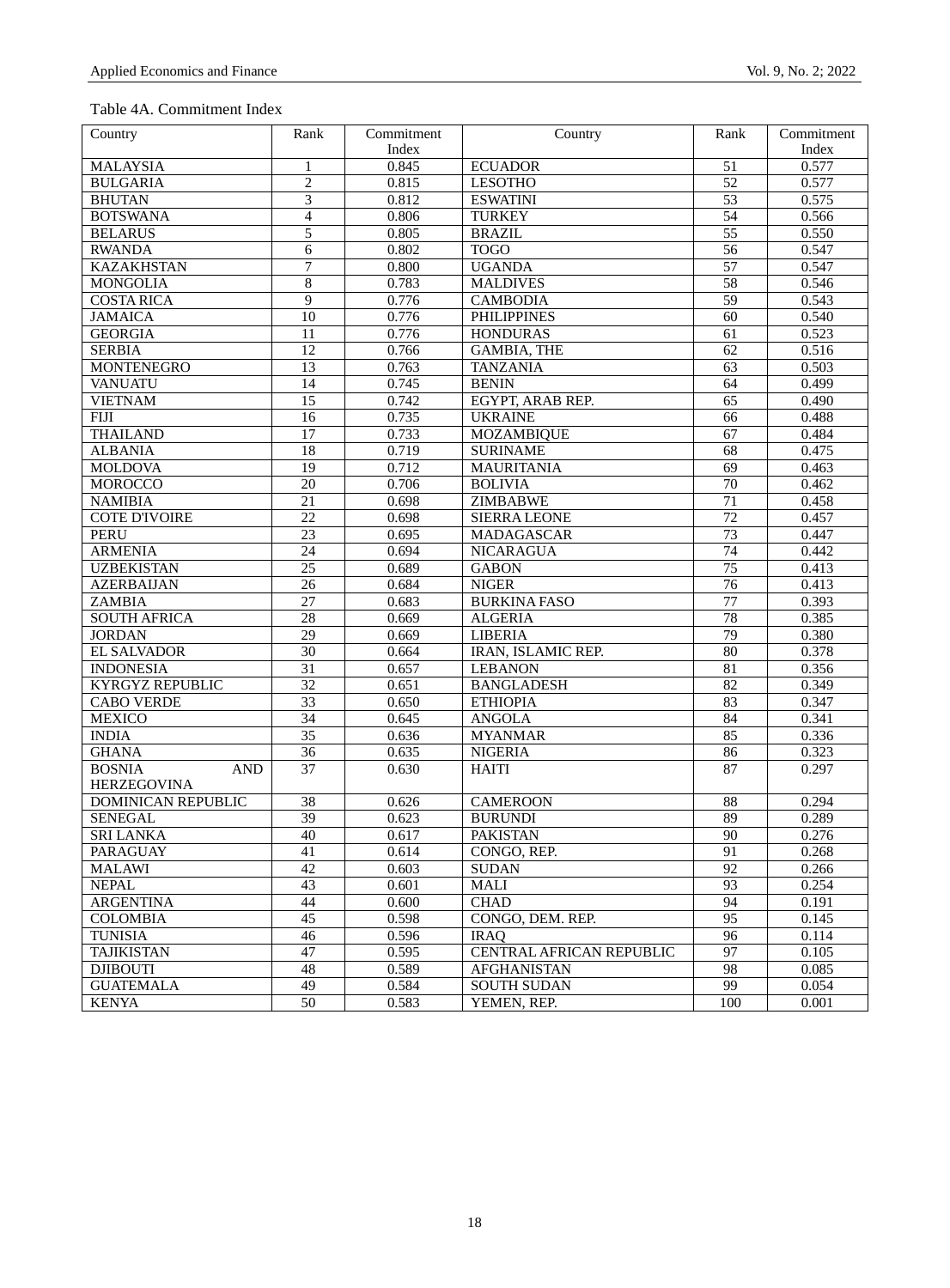# Table 5A. Tolerance Index

| Country                   | Rank            | Tolerance | Country                       | Rank            | Tolerance |
|---------------------------|-----------------|-----------|-------------------------------|-----------------|-----------|
|                           |                 | Index     |                               |                 | Index     |
| <b>BHUTAN</b>             | $\mathbf{1}$    | 0.832     | <b>MALAWI</b>                 | 51              | 0.647     |
| <b>VANUATU</b>            | $\overline{2}$  | 0.816     | <b>BOLIVIA</b>                | 52              | 0.642     |
| <b>INDIA</b>              | 3               | 0.795     | <b>JORDAN</b>                 | 53              | 0.641     |
| <b>MALAYSIA</b>           | $\overline{4}$  | 0.794     | <b>MAURITANIA</b>             | 54              | 0.638     |
| <b>MOLDOVA</b>            | 5               | 0.792     | MADAGASCAR                    | $\overline{55}$ | 0.632     |
| <b>BULGARIA</b>           | 6               | 0.781     | <b>LIBERIA</b>                | $\overline{56}$ | 0.630     |
| <b>FIJI</b>               | 7               | 0.775     | <b>COLOMBIA</b>               | 57              | 0.626     |
| <b>MONGOLIA</b>           | 8               | 0.775     | <b>CAMBODIA</b>               | 58              | 0.622     |
| <b>CABO VERDE</b>         | 9               | 0.773     | <b>SIERRA LEONE</b>           | $\overline{59}$ | 0.613     |
| <b>MALDIVES</b>           | 10              | 0.762     | <b>BOSNIA AND HERZEGOVINA</b> | 60              | 0.611     |
| <b>COSTA RICA</b>         | 11              | 0.756     | <b>KAZAKHSTAN</b>             | 61              | 0.607     |
| <b>INDONESIA</b>          | 12              | 0.754     | <b>TURKEY</b>                 | $\overline{62}$ | 0.603     |
| <b>NEPAL</b>              | 13              | 0.752     | <b>GUATEMALA</b>              | $\overline{63}$ | 0.598     |
| <b>SENEGAL</b>            | 14              | 0.751     | <b>BOTSWANA</b>               | 64              | 0.594     |
| <b>SRI LANKA</b>          | $\overline{15}$ | 0.749     | <b>ALGERIA</b>                | 65              | 0.592     |
| <b>GHANA</b>              | 16              | 0.746     | <b>BELARUS</b>                | 66              | 0.578     |
| <b>THAILAND</b>           | 17              | 0.739     | <b>BRAZIL</b>                 | 67              | 0.578     |
| <b>GEORGIA</b>            | 18              | 0.738     | <b>NIGERIA</b>                | 68              | 0.571     |
| <b>BURKINA FASO</b>       | 19              | 0.737     | <b>ARGENTINA</b>              | 69              | 0.562     |
| <b>JAMAICA</b>            | 20              | 0.729     | <b>LEBANON</b>                | 70              | 0.554     |
| <b>DOMINICAN REPUBLIC</b> | 21              | 0.726     | <b>AZERBAIJAN</b>             | 71              | 0.553     |
| <b>PHILIPPINES</b>        | 22              | 0.724     | EGYPT, ARAB REP.              | 72              | 0.551     |
| <b>PERU</b>               | 23              | 0.718     | <b>HONDURAS</b>               | 73              | 0.547     |
| <b>NIGER</b>              | 24              | 0.717     | <b>SURINAME</b>               | 74              | 0.544     |
| <b>COTE D'IVOIRE</b>      | $\overline{25}$ | 0.717     | <b>DJIBOUTI</b>               | 75              | 0.531     |
| <b>EL SALVADOR</b>        | 26              | 0.711     | <b>CAMEROON</b>               | 76              | 0.530     |
| <b>SERBIA</b>             | 27              | 0.710     | <b>HAITI</b>                  | 77              | 0.528     |
| <b>ALBANIA</b>            | 28              | 0.706     | <b>MOZAMBIQUE</b>             | 78              | 0.526     |
| <b>BANGLADESH</b>         | $\overline{29}$ | 0.705     | <b>NICARAGUA</b>              | 79              | 0.520     |
| <b>KENYA</b>              | 30              | 0.703     | ZIMBABWE                      | 80              | 0.507     |
| <b>TUNISIA</b>            | 31              | 0.700     | ZAMBIA                        | 81              | 0.497     |
| <b>MONTENEGRO</b>         | $\overline{32}$ | 0.689     | <b>GABON</b>                  | $\overline{82}$ | 0.494     |
| <b>GAMBIA, THE</b>        | $\overline{33}$ | 0.688     | <b>UZBEKISTAN</b>             | 83              | 0.488     |
| <b>TANZANIA</b>           | $\overline{34}$ | 0.685     | IRAN, ISLAMIC REP.            | 84              | 0.481     |
| <b>KYRGYZ REPUBLIC</b>    | $\overline{35}$ | 0.684     | <b>IRAQ</b>                   | 85              | 0.471     |
| MALI                      | $\overline{36}$ | 0.678     | <b>CHAD</b>                   | 86              | 0.471     |
| <b>ARMENIA</b>            | $\overline{37}$ | 0.676     | <b>LESOTHO</b>                | 87              | 0.470     |
| <b>RWANDA</b>             | 38              | 0.673     | <b>AFGHANISTAN</b>            | 88              | 0.463     |
| <b>UGANDA</b>             | 39              | 0.673     | <b>NAMIBIA</b>                | 89              | 0.451     |
| <b>BENIN</b>              | 40              | 0.672     | <b>ANGOLA</b>                 | 90              | 0.448     |
| <b>UKRAINE</b>            | 41              | 0.671     | <b>TAJIKISTAN</b>             | 91              | 0.427     |
| MOROCCO                   | 42              | 0.670     | <b>BURUNDI</b>                | 92              | 0.410     |
| <b>ETHIOPIA</b>           | 43              | 0.668     | CONGO, REP.                   | 93              | 0.410     |
| PARAGUAY                  | 44              | 0.667     | CONGO, DEM. REP.              | 94              | 0.406     |
| <b>VIETNAM</b>            | 45              | 0.666     | CENTRAL AFRICAN REPUBLIC      | 95              | 0.371     |
| <b>PAKISTAN</b>           | 46              | 0.663     | <b>ESWATINI</b>               | 96              | 0.370     |
| <b>MEXICO</b>             | 47              | 0.661     | <b>SUDAN</b>                  | 97              | 0.355     |
| <b>MYANMAR</b>            | 48              | 0.659     | <b>SOUTH AFRICA</b>           | 98              | 0.180     |
| <b>ECUADOR</b>            | 49              | 0.657     | YEMEN, REP.                   | 99              | 0.008     |
| <b>TOGO</b>               | 50              | 0.652     | <b>SOUTH SUDAN</b>            | 100             | 0.001     |